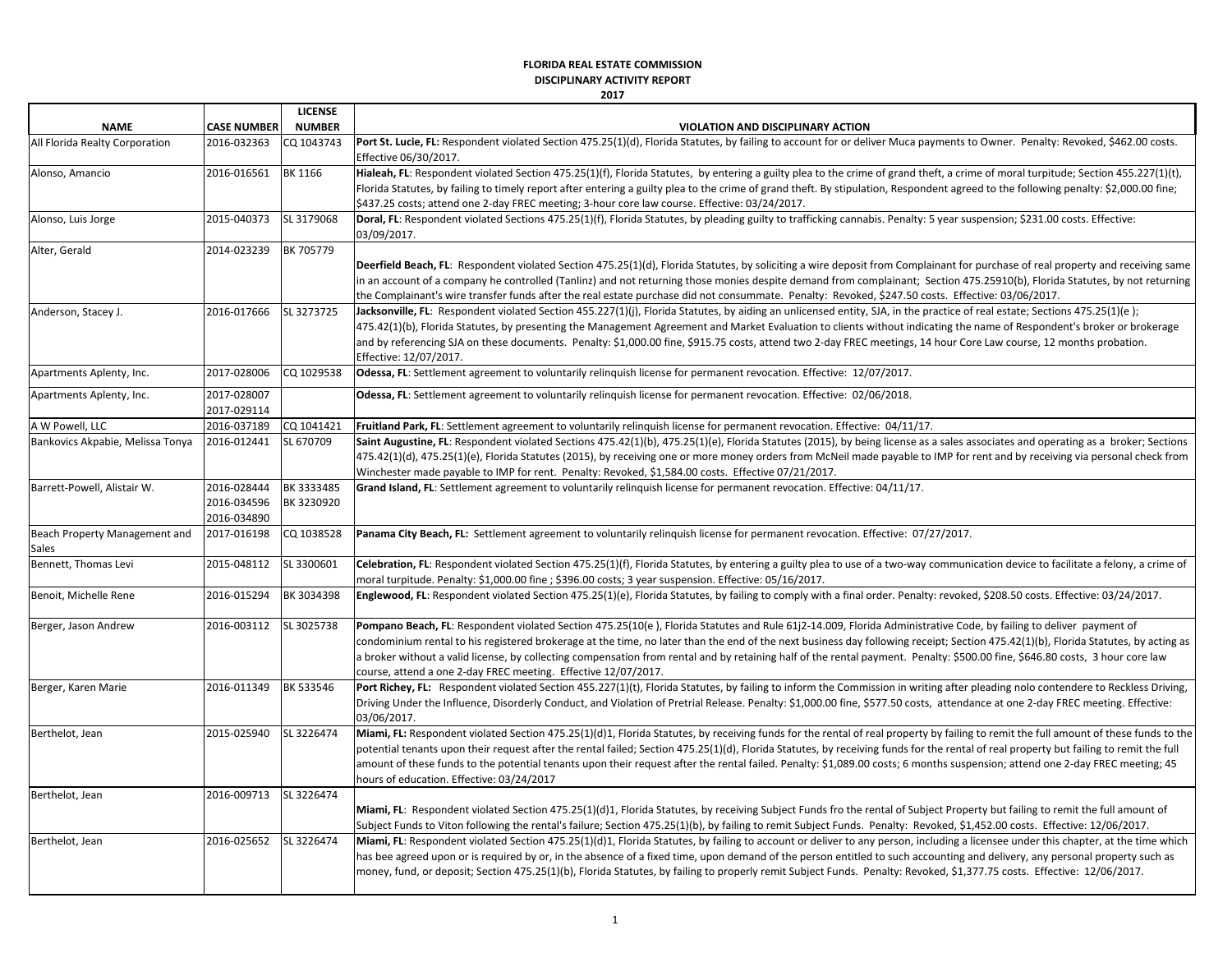| Berthelot, Jean                | 2016-046834 | SL 3226474 | Miami, FL: Respondent violated Section 475.25(1)(d)1, Florida Statutes, by failing to account or deliver to any person, including a licensee under this chapter, at the time which |
|--------------------------------|-------------|------------|------------------------------------------------------------------------------------------------------------------------------------------------------------------------------------|
|                                |             |            | has bee agreed upon or is required by or, in the absence of a fixed time, upon demand of the person entitled to such accounting and delivery, any personal property such as        |
|                                |             |            | money, fund, or deposit; Section 475.25(1)(b), Florida Statutes, by failing to properly remit Subject Funds. Penalty: Revoked, \$1,072.50. Effective 12/06/2017.                   |
|                                |             |            |                                                                                                                                                                                    |
| Berthelot, Jean                | 2016-046844 | SL 3226474 | Miami, FL: Respondent violated Section Miami, FL: Respondent violated Section 475.25(1)(d)1, Florida Statutes, by failing to account or deliver to any person, including a         |
|                                |             |            | licensee under this chapter, at the time which has bee agreed upon or is required by or, in the absence of a fixed time, upon demand of the person entitled to such accounting     |
|                                |             |            | and delivery, any personal property such as money, fund, or deposit; Section 475.25(1)(b), Florida Statutes, by failing to properly remit Subject Funds. Penalty: Revoked,         |
|                                |             |            | \$1,006.50. Effective 12/06/2017.                                                                                                                                                  |
| Berthelot, Jean                | 2016-053670 | SL 3226474 | Miami, FL: Respondent violated Section Miami, FL: Respondent violated Section Miami, FL: Respondent violated Section 475.25(1)(d)1, Florida Statutes, by failing to account or     |
|                                |             |            | deliver to any person, including a licensee under this chapter, at the time which has bee agreed upon or is required by or, in the absence of a fixed time, upon demand of the     |
|                                |             |            | person entitled to such accounting and delivery, any personal property such as money, fund, or deposit; Section 475.25(1)(b), Florida Statutes, by failing to properly remit       |
|                                |             |            | Subject Funds. Penalty: Revoked, \$734.25. Effective 12/06/2017.                                                                                                                   |
| Berthelot, Jean                | 2016-056115 | SL 3226474 | Miami, FL: Respondent violated Section Miami, FL: Respondent violated Section Miami, FL: Respondent violated Section Miami, FL: Respondent violated Section 475.25(1)(d)1,         |
|                                |             |            | Florida Statutes, by failing to account or deliver to any person, including a licensee under this chapter, at the time which has bee agreed upon or is required by or, in the      |
|                                |             |            | absence of a fixed time, upon demand of the person entitled to such accounting and delivery, any personal property such as money, fund, or deposit; Section 475.25(1)(b),          |
|                                |             |            | Florida Statutes, by failing to properly remit Subject Funds. Penalty: Revoked, \$866.25. Effective 12/06/2017.                                                                    |
| Bielicki, Blake                | 2016-018522 | SL 3332759 | St. Petersburg, FL: Respondent violated Sections 475.25(1)(t), and 475.25(1)(e), Florida Statutes, by Trespassing in Unoccupied Structure or Conveyance and Resisting Officer      |
|                                |             |            | Without Violence. Penalty: \$750.00 fine, \$651.75 costs, 6 months probation, attend one 2-day FREC meeting, 3 hour core law. Effective: 03/24/17.                                 |
| Blake, Remone                  | 2016-018743 | SL3259026  | Lauderdale Lakes, FL: Respondent violated Section 475.25(1)(f), Florida Statutes, by being convicted of a crime of moral turpitude (shoplifting with a second person). Penalty:    |
|                                |             |            | 12 months probation, \$250.00 fine, \$387.75 costs, attend three 2-day FREC meetings. Effective: 06/27/2017.                                                                       |
| Blanco, Yvette                 | 2016-004699 | SL 3290024 | Miami, FL: Respondent violated Section 475.25(1)(c), Florida Statues, by advertising property in false, deceptive, or misleading manner. Penalty: \$750.00 fine, \$23.10 costs.    |
|                                |             |            | Effective: 04/06/2017.                                                                                                                                                             |
| Blankenship, Gary              | 2016-023643 | SL 3150374 | St. Petersburg, FL: Respondent violated Section 475.25(1)(f), Florida Statutes, by being found guilty of Conspiracy to Commit Bank, Wire, and Mail Fraud. Penalty: Revoked.        |
|                                |             |            | Effective: 06/27/2017.                                                                                                                                                             |
| Blue Label Realty, LLC         | 2016-036953 | CQ 1048126 | North Bay Village, FL: Respondent violated Sections 475.25(1)(d), Florida Statutes, by failing to account and deliver a deposit upon demand. Penalty: Revoked, \$115.50 costs.     |
|                                |             |            | Effective: 06/26/2017.                                                                                                                                                             |
| Brown, Antonio B.              | 2015-032952 | SL 3244357 | Naples, FL: Respondent violated Sections 4751.25(1)(a), 455.227(1)(j), Florida Statutes, by aiding and assisting NFC in property management activities without a valid real estate |
|                                |             |            | corporation license; Sections 475.25 (1)(a), 475.42(1)(b), Florida Statutes, by operating as a real estate broker while only having a real estate sales associates license.        |
|                                |             |            | Respondent acted as a broker by managing the Subject Property, for compensation, without being under the employee of a registered real estate broker. By stipulation,              |
|                                |             |            | Respondent agreed to the following penalty: \$750.00 fine, \$577.50 costs, 5 hour property management course, 6 months probation. Effective: 05/16/2017.                           |
|                                |             |            |                                                                                                                                                                                    |
| Brown, Kerrian                 | 2016-002906 | BK 3092025 | Miami, FL: Respondent violated Section 475.25(1)(d)1, Florida Statutes, by failing to timely return the buyer's deposit upon demand; Section475.(1)(b), Florida Statutes, by       |
|                                |             |            | breaching Buyer's trust, committed dishonest dealings, and made false promises by failing to timely return Complainant's deposit; Section 475.25(e), Florida Statutes, by failing  |
|                                |             |            | to make books, accounts, and records available to Petitioner's investigator after reasonable request. Penalty: Revoked, \$1,163.25 costs. Effective: 12/01/2017.                   |
| Brown, Robert James            | 2016-050213 | BK 635065  | Clermont, FL: Respondent violated Section 475.15(1)(e), Florida Statutes and Rule 61J2-14.012, Florida Administrative Code, by failing to make one or more required monthly        |
|                                |             |            | statement-reconciliation. Penalty: \$\$250.00 fine, \$379.50 costs, 6 months probation, 4 hour escrow management course. Effective: 06/27/2017.                                    |
|                                |             |            |                                                                                                                                                                                    |
| Butterfield, Raymond Lee       | 2015-039399 | BK 3273175 | Lake Mary, FL: Respondent's request for a 90 day extension to comply with the Final Order was granted. Effective: 09/14/2017.                                                      |
| Carless, Daniel Glenn Jr.      | 2017-000510 | SL 3241720 | Tampa, FL: Settlement agreement to voluntarily relinguish license for permanent revocation. Effective: 12/04/2017.                                                                 |
| Carless, Daniel Glenn Sr.      | 2016-051567 | BK 3252733 | El Lago, TX: Settlement agreement to voluntarily relinquish license for permanent revocation. Effective: 14/04/2017.                                                               |
| Casanas Ongania, Maria Natalia | 2016-002296 | SL 3285346 | Palmetto Bay, FL: Respondent violated Section 475.25(1)(c), Florida Statutes, by advertising property in a fraudulent, false, deceptive, or misleading manner. Penalty: \$600.00   |
|                                |             |            | fine, \$304.75 costs, attend one 2-day FREC meeting. Effective: 04/10/17.                                                                                                          |
| Castle, Christopher A.         | 2016-017165 | SL 3036319 | St. Augustine, FL: Respondent violated Section 455.227(1)(t), Florida Statutes, by failing to timely report after entering a guilty plea to the crime of leaving the scene of an   |
|                                |             |            | accident with property damage. Penalty: \$250.00 fine, \$544.50 costs, attend one 2-day FREC meeting. Effective: 03/06/2017.                                                       |
| Caussade, Edward               | 2016-047085 | BK 572333  | Port St. Lucie, FL: Respondent violated Sections 475.25(1)(e), and 455.227(1)(t), Florida Statutes, by failing to report to the Department within 30 days of pleading no contest   |
|                                |             |            | to, and being adjudicated guilty of, one count of Leaving the Scene of an Accident with Property Damage. Penalty: \$500.00 fine, \$643.50 costs, 6 months probation, attend one    |
|                                |             |            | 2-day FREC meeting. Effective: 09/07/2017.                                                                                                                                         |
| Chais, Stacey A.               | 2016-009883 | BK 3146508 | Tampa, FL: Respondent violated Section 475.25(1)(a), Florida Statutes, by violating Section 475.227(1)(j), Florida Statutes, by aiding an unlicensed entity in the performance of  |
|                                |             |            | brokerage activities. By stipulation, Respondent agreed to the following penalty: \$500.00 fine, \$858.00 costs. Effective: 04/06/2017.                                            |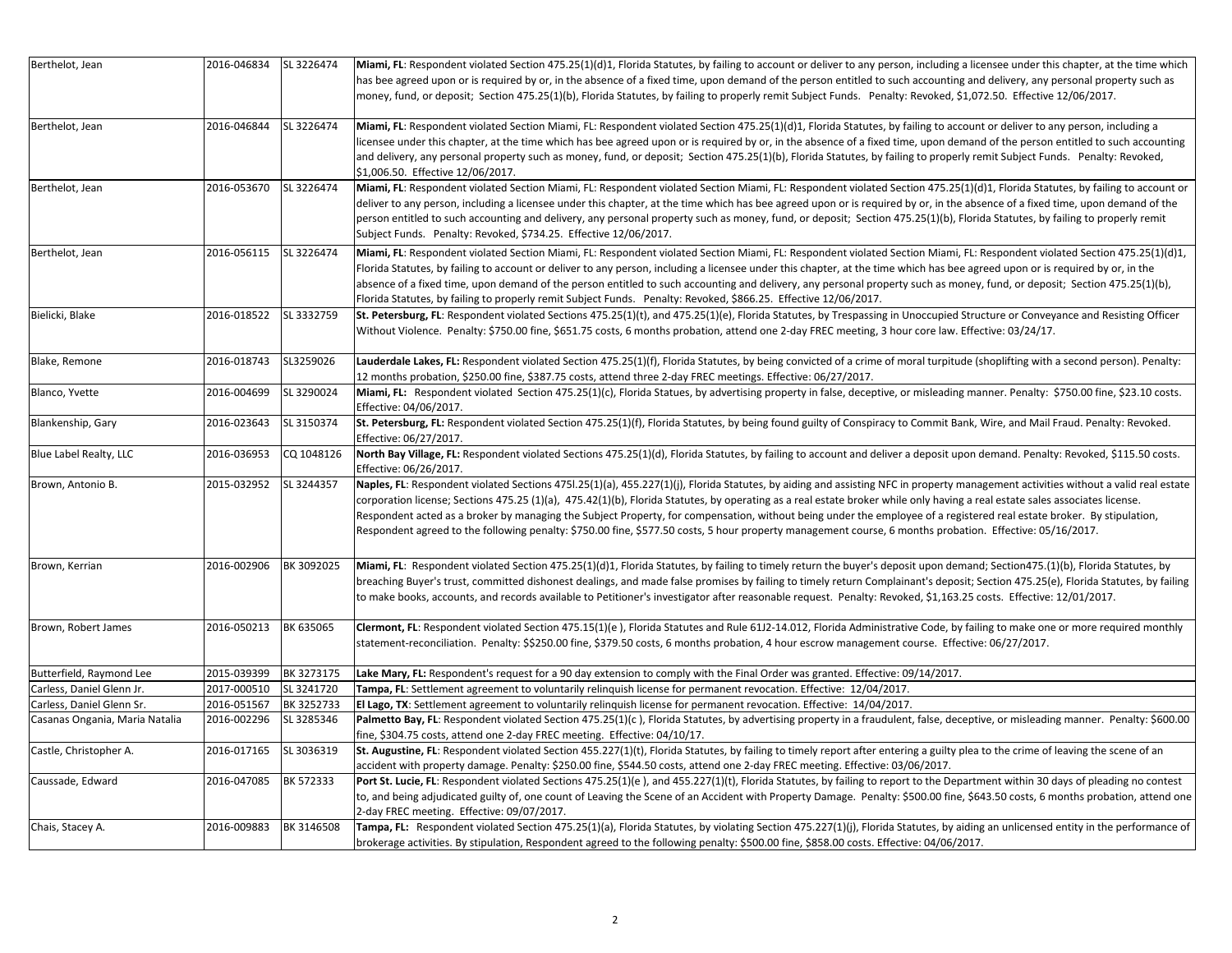| Chais, Stacey A.            | 2016-003912 | BK 3146508 | Tampa, FL: Respondent violated Section 475.25(1)(e), Florida Statutes, by violating Rule 61J2-14.012, Florida Administrative Code, by failing to make monthly reconciliation       |
|-----------------------------|-------------|------------|------------------------------------------------------------------------------------------------------------------------------------------------------------------------------------|
|                             |             |            | statements; Section 475.42(1)(j), Florida Statutes, by operating under a trade name not registered with the Commission. By stipulation, Respondent agreed to the following         |
|                             |             |            | penalty: \$1,000.00 fine, \$1,650.00 costs, 4 hour escrow management course, attend one 2-day FREC meeting. Effective: 04/06/2017.                                                 |
| Cooper, Clinton M.          | 2015-016894 | SL 665361  | Pembroke, FL: Respondent violated Section 475.25(1)(b), Florida Statutes, by misrepresenting that he received an escrow deposit for a sales transaction. By stipulation, the       |
|                             |             |            | Respondent agreed to the following penalty: \$1,000.00, \$500.00 Costs, 3 hour core law course. Effective: 05/16/2017.                                                             |
| Cossio, Joaquin             | 2016-032756 | BK3096687  | North Bay Village: Respondent violated Section 475.25(1)(f), Florida Statues, by being convicted of Conspiracy to Commit Bank Fraud. Penalty: Revoked. Effective: 08/04/2017.      |
|                             |             |            |                                                                                                                                                                                    |
| Cramer, Lisa Anne           | 2016-054275 | BK 3020034 | Ft. Myers, FL: Settlement agreement to voluntarily relinguish license for permanent revocation. Effective: 05/16/2017.                                                             |
|                             | 2016-055223 |            |                                                                                                                                                                                    |
|                             | 2016-056467 |            |                                                                                                                                                                                    |
| Daceus, Michaelle           | 2016-042604 | BK 3108709 | Boca Raton, FL: Respondent violated Section 475.25(1)(d)1, Florida Statutes, by failing to return Promaphile's deposit; Sections 475.25(1)(e), 475.5101, Florida Statutes, by      |
|                             |             |            | failing to make books, accounts, and records available to Petitioner's investigator after reasonable request; Sections 475.25(1)(e), 455.275(1), Florida Statutes, by failing to   |
|                             |             |            | provide the department with a current mailing address, defined as a residential address in Rule 61J2-10.038(1), Florida Administrative Code. Penalty: Revoked, \$168.30 costs.     |
|                             |             |            | Effective 05/16/2017.                                                                                                                                                              |
| Daily, Lauren               | 2016-054303 | SL 3345796 | Jupiter, FL: Respondent violated Section 455.227(1)(t), Florida Statutes, by failing to inform the Commission in writing after pleading nolo contendere to and being adjudicated   |
|                             |             |            | guilty of the charges of Driving Under the Influence and Refusal to Submit to Testing. Penalty: \$250.00 fine, \$528.00 costs, 6 months probation, attend two 2-day FREC           |
|                             |             |            | meetings. Effective: 09/15/2017.                                                                                                                                                   |
| Dailey, Lauren              | 2017-022145 | SL 3345796 | Jupiter, FL: Respondent violated Section 475.25(1)(m), Florida Statutes, by concealing her plea of guilty to the crime of Knowingly Driving While License Suspended with Prior     |
|                             |             |            | Conviction for Suspension. Penalty: \$224.40 costs, 12 months probation, 3 hour core law course. Effective: 12/07/2017.                                                            |
| Davis, Phyllis B.           | 2017-023636 | BK 647590  | Odessa, FL: Settlement agreement to voluntarily relinguish license for permanent revocation. Effective: 12/07/2017.                                                                |
| Davis, Phyllis B.           | 2017-023635 | BK 647590  | Odessa, FL: Settlement agreement to voluntarily relinguish license for permanent revocation. Effective: 02/06/2018.                                                                |
|                             | 2017-024018 |            |                                                                                                                                                                                    |
| Donald, Mohamed Shamshudeen | 2017-024018 | SL 3245461 | Miami Springs, FL: Respondent violated Section 475.25(1)(d)1, Florida Statues, by failing to timely return deposit 1 and/or Deposit 2 to Complainant uponp demand; Section         |
|                             |             |            | 475.42(1)(b), Florida Statues (2014-2015), when he operated as a broker; Section 475.42(1)(d), Florida Statutes (2014-2015), when he colledted deposits without the express        |
|                             |             |            | consent of an employer. Penalty: Revoked, \$135.30. Effective: 07/26/2017.                                                                                                         |
| Donald, Mohamed Shamshudeen | 2016-031967 | SL 3245461 | Miami Springs, FL: Respondent vioalted Section 475.42(1)(a), Florida Statutes (2015), by negotiating the rental of Subject Property and accepting a deposit for the rental of      |
|                             |             |            | Subject Property while his license was in an inactive status; Section 475.42(1)(b), Florida Statutes (2015), when he operated as a broker; Section 475.42(1)(d), Florida Statutes  |
|                             |             |            | (2015), when he collected a deposit without the express consent of an employer. Penalty; Revoked, \$155.10 costs. Effective: 07/26/2017.                                           |
|                             |             |            |                                                                                                                                                                                    |
| Donald, Mohamed Shamshudeen | 2016-033091 | SL 3245461 | Miami Springs, FL: Respondent violated Section 475.42(1)(b), Florida Statutes (2015), when he operated as a broker; Section 475.42(1)(d), Florida Statutes (2015), when he         |
|                             |             |            | collected a deposit without the express consent of an employer. Penalty: Revoked, \$133.65 costs. Effective: 07/26/2017.                                                           |
| Donald, Mohamed Shamshudeen | 2016-033765 | SL 3245461 | Miami Springs, FL: Respondent violated Section 475.25(1)(d)1, Florida Statues (2015-2016), by failing to timely deliver Deposit 1 and/or Deposit 2 to Complainant upon             |
|                             |             |            | demand; Section 475.42(1)(b), Florida Statues (2015-2016), when he operated as a broker; Section 475.42(1)(d), Florida Statutes (2015), when he collected a deposit wihtout        |
|                             |             |            | the express consent of an employer. Penalty: Revoked, \$99.00 costs. Effective: 07/26/2017.                                                                                        |
| Donald, Mohamed Shamshudeen | 2016-041239 | SL 3245    | Miami Springs, FL: Respondent violated Section 475.25(1)(d)1, Florida Statues (2015-2016), by failing to timely deliver Deposit 1 and/or Deposit 2 to Complainant upon             |
|                             |             |            | demand; Section 475.42(1)(k), Florida Statues (2015), by failing to immediately place Deposit 1 and/or Deposit 2 with his registered employer; Section 475.42(1)(d), Florida       |
|                             |             |            | Statutes (2015), when he collected Deposit and Deposit 2 without his employer's express consent. Penalty: Revoked, \$478.50 costs. Effective: 07/26/2017.                          |
|                             |             |            |                                                                                                                                                                                    |
| Duran, Rafael Afrif         | 2016-030100 | SL 3245461 | Miami Springs, FL: Respondent violated Section 475.25(1)(d)1, Florida Statues, for failure to timely return deposits to clients; Section 475.42(1)(b), Florida Statues, for        |
|                             | 2016-031967 |            | operating as a broker without a valid license; Section 475.42(1)(d), Florida Statues, for collecting client deposits without the express consent of his employer. Penalty:         |
|                             | 2016-033091 |            | Revoked. Effective Date: 06/26/2017.                                                                                                                                               |
|                             | 2016-033765 |            |                                                                                                                                                                                    |
|                             | 2016-041239 |            |                                                                                                                                                                                    |
| Duran, Rafael Afrif         | 2016-038321 | SL 3165648 | Miami, FL: Settlement agreement to voluntarily relinguish license for permanent revocation. Effective: 05/02/2018.                                                                 |
| Eaton, William Jr.          | 2013-051874 | SL 653742  | Tallahassee, FL: Respondent violated Section 475.25(1)(f), Florida Statutes, by being convicted or found guilty of, or entered a plea of nolo contendere to, regardless of         |
|                             |             |            | adjudication, a crime in any jurisdiction which directly relates of the activities of a licensed broker or sales associate, or involves moral turpitude or fraudulent or dishonest |
|                             |             |            | dealing. Penalty: \$2,000.00 fine, 5 years suspension. Effective: 07/15/2014. Reconsideration of Final Order: Respondent has served approximately 3 years of a 5 year              |
|                             |             |            | suspension and he has satisfied all other provisions of the Final Order. The Commission agreed to terminate Respondent's suspension. Effective 09/07/2017.                         |
|                             |             |            |                                                                                                                                                                                    |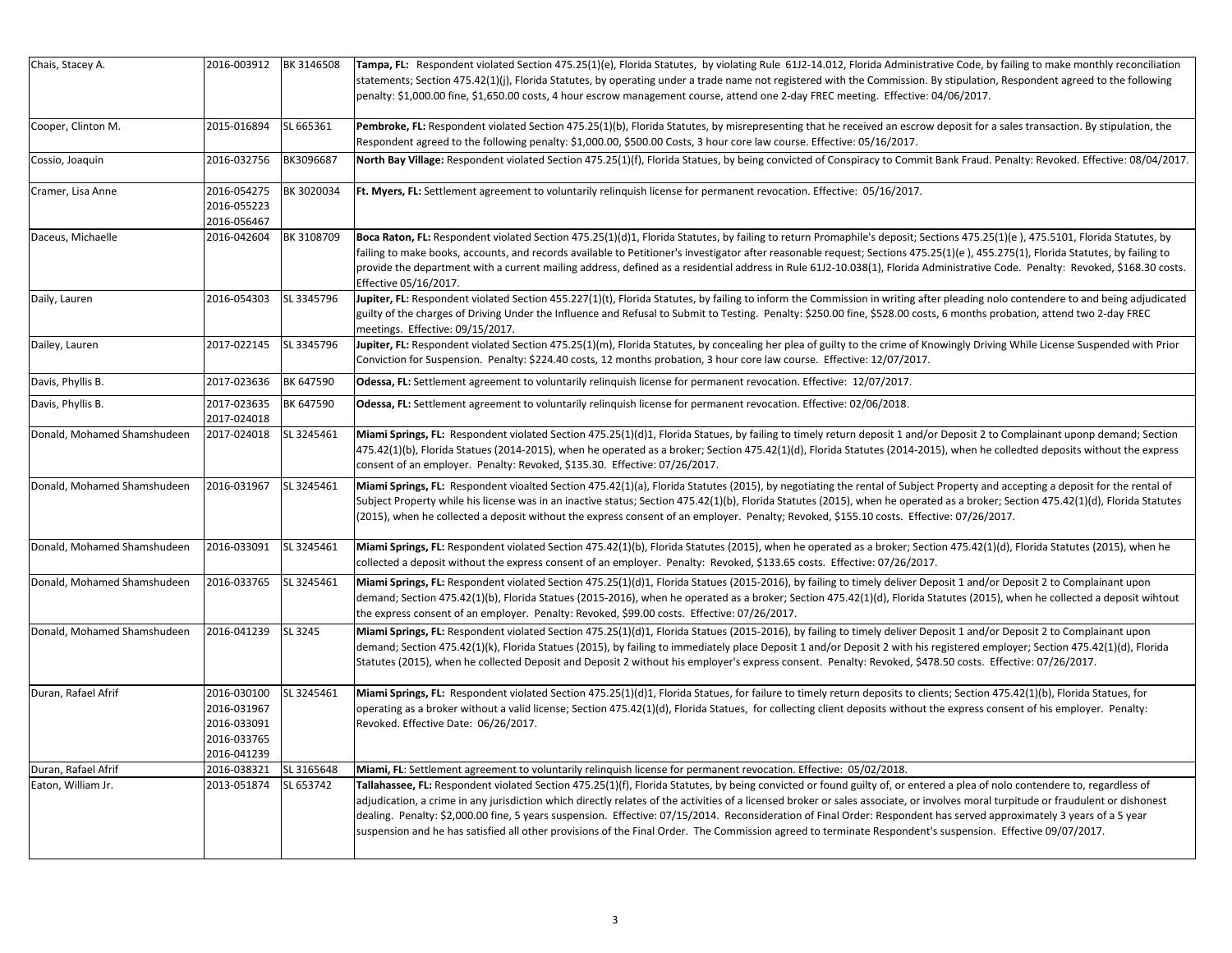| Edgecombe, Shavonne Marie                 | 2016-027654                                                                                                                                        | BK3253850                | Lake Worth, FL: Respondent violated Section 475.25(1), Florida Statues and Rule 61J2-10.025, Florida Administrative Code for producing an advertisement that did not have her<br>name in the way it was registered with the Commission. Penalty: 6 months probation, \$250.00 fine, \$108.90 costs, 3 hour core law class. Effective: 06/27/2017.                                                                                                                                                                                                                                                                                                                                                              |
|-------------------------------------------|----------------------------------------------------------------------------------------------------------------------------------------------------|--------------------------|----------------------------------------------------------------------------------------------------------------------------------------------------------------------------------------------------------------------------------------------------------------------------------------------------------------------------------------------------------------------------------------------------------------------------------------------------------------------------------------------------------------------------------------------------------------------------------------------------------------------------------------------------------------------------------------------------------------|
| Ehrlich, Jeffrey                          | 2016-050402                                                                                                                                        | SL 3238413               | Hallandale, FL: Respondent violated Section 475.25(1)(d)1, Florida Statutes, by failing to timely deliver \$2,400 to Dolinsky upon demand; Section 475.25(1)(b), Florida Statutes,<br>when he breached Dolinsky's trust by failing to timely remit the Deposit to Dolinsky upon demand; Section 475.25(1)(k), Florida Statutes by failing to immediately place the<br>Deposit with his registered employer; Section 475.42(1)(b), Florida Statutes, when Respondent operated as a broker and not under the direction, control or management of his<br>broker. Penalty: revoked, \$132.00 costs. Effective: 12/06/2017.                                                                                         |
| Elliott, Larry G.                         | 2016-041551<br>2016-044403<br>2016-044409<br>2016-044411<br>2016-046967<br>2017-002784<br>2016-048451<br>2016-055593<br>2016-057398<br>2017-002784 | BK 3008788<br>BK 3008058 | Tallahassee, FL: Settlement agreement to voluntarily relinquish license for permanent revocation. Effective Date: 06/28/2017.                                                                                                                                                                                                                                                                                                                                                                                                                                                                                                                                                                                  |
| Espinosa III, Evelio Octavio              | 2016-031947                                                                                                                                        | SL 3159048               | Miami, FL: Respondent violated Section 475.25(1)(f), Florida Statutes (2013), by being convicted of Conspiracy to Possess with the Intent to Distribute a Detectable Amount of<br>THJ-2201 and AB-CHMINACA, in violation of Title 21, U.S.C 846, a crime which directly relates to the activities of a licensed sales associates, or involves moral turpitude or<br>fraudulent or dishonest dealing. Penalty: \$1,000.00 fine, \$453.75 costs, 60 days suspension, 1 year probation, attend two 2-day FREC meetings. Effective: 07/21/2017.                                                                                                                                                                    |
| Etienne, David                            | 2016-048627                                                                                                                                        | BK 3276490               | Margate, FL: Respondent violated Section 475.25(1)(d), Florida Statutes, by failing to account for or deliver Gregoire Funds to Buyer; Rule 61J2-5.016, Florida Administrative<br>Code and Section 475.25(1)(e), Florida Statutes, by having Rojas, a sales associate, registered as an officer of the Brokerage. Penalty: Revoked, \$52.80 costs. Effective:<br>02/06/2018.                                                                                                                                                                                                                                                                                                                                   |
| Estrada, Ceasar                           | 2015-041082                                                                                                                                        | SL 3196151               | Orlando, FL: Respondent violated Section 475.42(1)(b), Florida Statutes, by operating as a sales associate or broker for EMG when he was registered under KW; Section<br>455.227(1)(j), Florida Statutes, by aiding, assisting, procuring, employing, or advising any unlicensed person or entity to practice a profession contraty to this chapter, the<br>chapter regulating the profession, or the rules of the department or the board. By stipulation, Respondent agreed to the following penalty: \$1,000.00 fine, \$313.50 costs,<br>attend one 2-day FREC meeting, 3 hour core law course. Effective: 04/10/2017.                                                                                      |
| Exit Realty Group and<br>Investment, Inc. | 2016-048570                                                                                                                                        | CQ 1044038               | Lake Worth, FL: Respondent violated Section 475.25(1)(d), Florida Statutes, by failing to account for or deliver Gregoire Funds to Buyer; Rule 61J2-5.016, Florida Administrative<br>Code and Section 475.25(1)(e), Florida Statutes, by having Rojas, a sales associate, registered as an officer of the Brokerage. Penalty: Revoked, \$52.80 costs. Effective:<br>02/06/2018.                                                                                                                                                                                                                                                                                                                                |
| Farquharson, Deborah M.                   | 2016-036338                                                                                                                                        | SL 588674                | Green Acres, FL: Respondent violated Section 475.(1)(e), Florida Statutes, by failing to comply with the Final Order by failing to successfully pay \$500.00 fine and \$297.00 in<br>costs and attend one 2-day FREC meeting within 12 months. Penalty: Revoked, \$92.40 costs. Effective: 03/24/2017.                                                                                                                                                                                                                                                                                                                                                                                                         |
| Fernandez, Robert W.                      | 2016-012394                                                                                                                                        | BK3083115<br>BK3210148   | Riverview, FL: Respondent violated Section 455.227(1)(t), Florida Statues, by failing to inform the Commission in writing after pleading guilty best interest to one count of<br>Possession of Drug Paraphernalia and pleading guilty to a lesser offense and being adjudged guilty of one count of Reckless Driving. Penalty: \$1000.00 fine, \$181.50 costs,<br>attend at one 2-day FREC meeting, 6 months probation. Effective: 04/10/2017.                                                                                                                                                                                                                                                                 |
| Florida Timeshare Pro. LLC                | 2016-051781                                                                                                                                        | CQ 1045222               | Lehigh Acres, FL: Respondent violated Section 475.25(1)(d), Florida Statutes, by failing to remit proceeds of a sale. Penalty: Revoked, \$288.75 costs, Effective: 06/30/2017.                                                                                                                                                                                                                                                                                                                                                                                                                                                                                                                                 |
| Flynn, Michael Leonard                    | 2016-032902                                                                                                                                        | SL 681956                | Celebration, FL: Respondent violated Sections 475.25(1)f, and 455.227(1)t, Florida Statues, by failing to inform the Commission in writing after pleading nolo contendere to<br>and being adjudicated guilty of the crime of Possession of More than 20 Grams of Cannabis and the crime of Importation of a Controlled Substance, a crime of moral turpitude.<br>Penalty: Revoked, \$165.00 costs. Effective: 07/26/2017.                                                                                                                                                                                                                                                                                      |
| Fox, Michelle Rene                        | 2016-039496                                                                                                                                        | SL 3155123               | Tallahassee, FL: Respondent violated Section 475.25(1)(d)1, Florida Statutes, by failing to account for or deliver the rental proceeds and security deposits to Complainant upon<br>demand; Section 475.25(1)(k), Florida Statues (2015-2016), by failing to immediately place the security deposits, rental payments, or property reserves with her registered<br>employer; Section 475.42(1)(b), Florida Statutes (2015-2016), when she operated as a broker; Section 475.42(1)(d), Florida Statutes (2015-2016), when she collected rental<br>payments and security deposits without the express consent of her employer. Penalty: Revoked, \$2,243.10 costs. Effective: 12/04/2017.                        |
| Fox, Michelle Rene                        | 2016-040713                                                                                                                                        | SL 3155123               | Tallahassee, FL: Respondent violated Section 475.25(1)(d)1, Florida Statutes, by failing to account for or deliver the rental proceeds and security deposits and/or property<br>reserves to Complainant upon demand; Section 475.25(1)(k), Florida Statues (2015-2016), by failing to immediately place the security deposits, rental payments, or property<br>reserves with her registered employer; Section 475.42(1)(b), Florida Statutes (2015-2016), when she operated as a broker; Section 475.42(1)(d), Florida Statutes (2015-2016),<br>when she collected rental payments and security deposits without the express consent of her employer. Penalty: Revoked, \$557.70 costs. Effective: 12/04/2017. |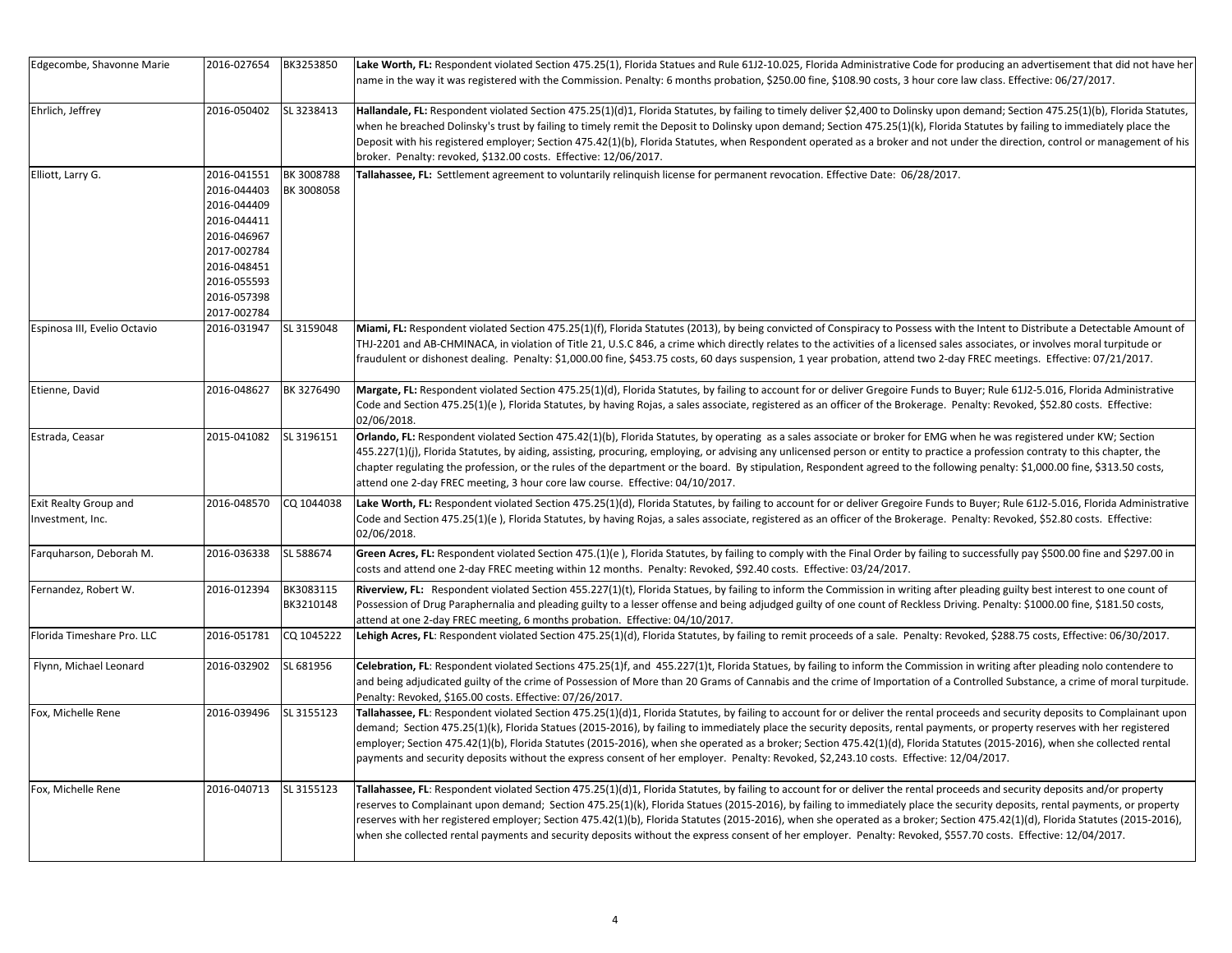| Fox, Michelle Rene                        | 2016-041212 SL 3155123                    |            | Tallahassee, FL: Respondent violated Section 475.25(1)(d)1, Florida Statutes, by failing to account for or deliver tenant's security deposit and August and September 2016<br>rental payment upon demand; Section 475.25(1)(k), Florida Statues (2015-2016), by failing to immediately place the security deposits, rental payments, or property reserves<br>with her registered employer; Section 475.42(1)(b), Florida Statutes (2015-2016), when she operated as a broker; Section 475.42(1)(d), Florida Statutes (2015-2016), when she<br>collected rental payments without the express consent of her employer. Penalty: Revoked, \$458.70 costs. Effective: 12/04/2017.  |
|-------------------------------------------|-------------------------------------------|------------|--------------------------------------------------------------------------------------------------------------------------------------------------------------------------------------------------------------------------------------------------------------------------------------------------------------------------------------------------------------------------------------------------------------------------------------------------------------------------------------------------------------------------------------------------------------------------------------------------------------------------------------------------------------------------------|
| Fox, Michelle Rene                        | 2016-041230                               | SL 3155123 | Tallahassee, FL: Respondent violated Section 475.25(1)(d)1, Florida Statutes, by failing to account for or deliver tenant's security deposit and August and September 2016<br>rental payment upon demand; Section 475.25(1)(k), Florida Statues (2015-2016), by failing to immediately place the security deposits and/or rental payments with her<br>registered employer; Section 475.42(1)(b), Florida Statutes (2015-2016), when she operated as a broker; Section 475.42(1)(d), Florida Statutes (2015-2016), when she collected<br>rental payments without the express consent of her employer. Penalty: Revoked, \$287.10 costs. Effective: 12/04/2017.                  |
| Fox, Michelle Rene                        | 2016-041237                               | SL 3155123 | Tallahassee, FL: Respondent violated Section 475.25(1)(d)1, Florida Statutes, by failing to account for or deliver each tenant's security deposit and tenant 2's July 2016 rental<br>payment to Complainant upon demand; Section 475.25(1)(k), Florida Statues (2015-2016), by failing to immediately place the security deposits and/or rental payments with<br>her registered employer; Section 475.42(1)(b), Florida Statutes (2015-2016), when she operated as a broker; Section 475.42(1)(d), Florida Statutes (2015-2016), when she<br>collected rental payments without the express consent of her employer. Penalty: Revoked, \$316.80 costs. Effective: 12/04/2017.   |
| Fox, Michelle Rene                        | 2016-043605                               | SL 3155123 | Tallahassee, FL: Respondent violated Section 475.25(1)(d)1, Florida Statutes, by failing to account for or deliver the security deposits to Complainant upon demand; Section<br>475.25(1)(k), Florida Statues (2015-2016), by failing to immediately place the security deposit or rental payment with her registered employer; Section 475.42(1)(b), Florida<br>Statutes (2015-2016), when she operated as a broker; Section 475.42(1)(d), Florida Statutes (2015-2016), when she collected rental payments without the express consent of<br>her employer. Penalty: Revoked, \$168.30 costs. Effective: 12/04/2017.                                                          |
| Fox, Michelle Rene                        | 2016-049995                               | SL 3155123 | Tallahassee, FL: Respondent violated Section 475.25(1)(d)1, Florida Statutes, by failing to account for or deliver Tenant's security deposit and July and August 2016 rental<br>payment upon demand; Section 475.25(1)(k), Florida Statues (2015-2016), by failing to immediately place the security deposits and/or rental payments with her registered<br>employer; Section 475.42(1)(b), Florida Statutes (2015-2016), when she operated as a broker; Section 475.42(1)(d), Florida Statutes (2015-2016), when she collected rental<br>payments and security deposits without the express consent of her employer. Penalty: Revoked, \$587.40 costs. Effective: 12/04/2017. |
| Fox Property Management<br>Solutions, LLC | 2016-046965<br>2016-057396<br>2017-002786 | CQ 1045794 | Tallahassee, FL: Settlement agreement to voluntarily relinquish license for permanent revocation. Effective: 06/28/2017.                                                                                                                                                                                                                                                                                                                                                                                                                                                                                                                                                       |
| Fuller, Bruce David                       | 2013-002456                               | SL 3090967 | Graceville, FL: Respondent violated Section 475.25(1)(f), Florida Statues, for being adjudicated guilty of a crime of moral turpitude (one count of Manslaughter with a Firearm);<br>Section 475.25(1)(n), Florida Statutes for being confined in a Florida State Prison. Penalty: Revoked. Effective Date: 06/26/2017.                                                                                                                                                                                                                                                                                                                                                        |
| Gachette, Gerard Walner                   | 2015-038473                               | BK 3152573 | Oviedo, FL: Respondent violated Section 475.25(1)(f), Florida Statutes, by being convicted of two counts of Filing False Tax Returns. Penalty: \$1,000.00 Fine, \$165.00 costs, 3<br>hour Core Law and probation. Effective: 03/09/201717.                                                                                                                                                                                                                                                                                                                                                                                                                                     |
| Garcia, Nicole Diane                      | 2014-030678                               | SL 3215840 | Odessa, FL: Request for reconsideration was denied. Effective: 3/09/2017.                                                                                                                                                                                                                                                                                                                                                                                                                                                                                                                                                                                                      |
| Garrison, James                           | 2016-017295                               | BK 120395  | Orlando, FL: Respondent violated Section 455.227(1)(t), Florida Statutes, by failing to inform the commission in writing within 30 days after entering a plea of nolo contendere<br>to one count of Driving Under the Influence. Penalty: \$250.00 Fine, \$775.50 Costs, 6 months to pay. Effective: 3/06/2017.                                                                                                                                                                                                                                                                                                                                                                |
| Gattos, Bryant                            | 2016-055358                               | SL 3185500 | Land O Lakes, FL: Respondent violated Section 475.25(1)(f), Florida Statutes, by entering a plea of guilty to the felony offense of Exploitation of an Elderly Person. Penalty:<br>Revoked, \$280.50 costs. Effective 01/31/2018.                                                                                                                                                                                                                                                                                                                                                                                                                                              |
| Ginsberg, Erik J.                         | 2015-046017                               | SL 3011288 | Boca Raton, FL: Respondent violated Section 475.25(1)(c), Florida Statutes, by advertising property in a fraudulent, false, deceptive, or misleading manner. Penalty: \$500.00<br>fine, \$33.00 costs, 3 hour core law course, attend one 2-day FREC meeting. Effective: 04/11/2017.                                                                                                                                                                                                                                                                                                                                                                                           |
| Gomez, Manuel Andres                      | 2016-041373                               | SL 3263190 | Ft. Lauderdale, FL: Respondent violated Section 475.25(1)(f), Florida Statutes, by being found guilty of Possessing an Employment Authorization Card Known to be Falsely Made<br>and Otherwise Procured by Fraud and Unlawfully Obtained. Penalty: Revoked, \$297.00 costs. Effective: 06/27/2017.                                                                                                                                                                                                                                                                                                                                                                             |
| Greenspoon, Brian Neil                    | 2016028863                                | SL 3224177 | Boca Raton, FL: Respondent violated Section 475.25(1)(p), Florida Statutes, by failing to inform the commission in writing within 30 days after entering a plea of nolo<br>contendere to Unlawful Solicitation; Sections 455.227(1)(t), and 475.25(1)(e), Florida Statutes (2015), by failing to report to the department within 30 days after entering a plea<br>of nolo contendere to Unlawful Solicitation. By stipulation, Respondent agreed to the following penalty: \$1,500.00 fine, \$66.00 costs, 3 hour Core Law course, attend one 2-day<br>FREC meeting. Effective: 05/16/2017.                                                                                    |
| Gresen, Carl Albert Jr.                   | 2016-006148                               | BL 3208512 | Clearwater, FL: Respondent violated Section 457.25(1)(b), Florida Statues, by altering the Contract purchase price without the knowledge or consent of the buyer; Section<br>475.25(1)(e), Florida Statues through Section 455.275(1), Florida Statutes, by failing to provide the department with a current mailing address, defined as a residential address<br>in Rule 61J2-10.038(1), Florida Administrative Code. By stipulation, Respondent agreed to the following penalty: \$500.00 find, \$404.25 costs, attend one 2-day FREC meeting,<br>5 hour "Avoiding Common Mistakes" continuing education course, 9 months probation. Effective: 06/28/2017.                  |
| Gutierrez, Francisco                      | 2016-008986                               | SL 663080  | Tampa, FL: Respondent violated Section 475.25(1)(d)1, Florida Statutes, by failing to account or deliver the deposits to Complainant upon demand; Section 475.42(1)(b), Florida<br>Statutes, when he operated as a broker; Section 475.42(1)(d), Florida Statutes, when he collected a fee and/or deposits in his name and not in the name of his employer and<br>without his employer's consent. Penalty; Revoked, \$511.50 costs. Effective: 04/11/2017.                                                                                                                                                                                                                     |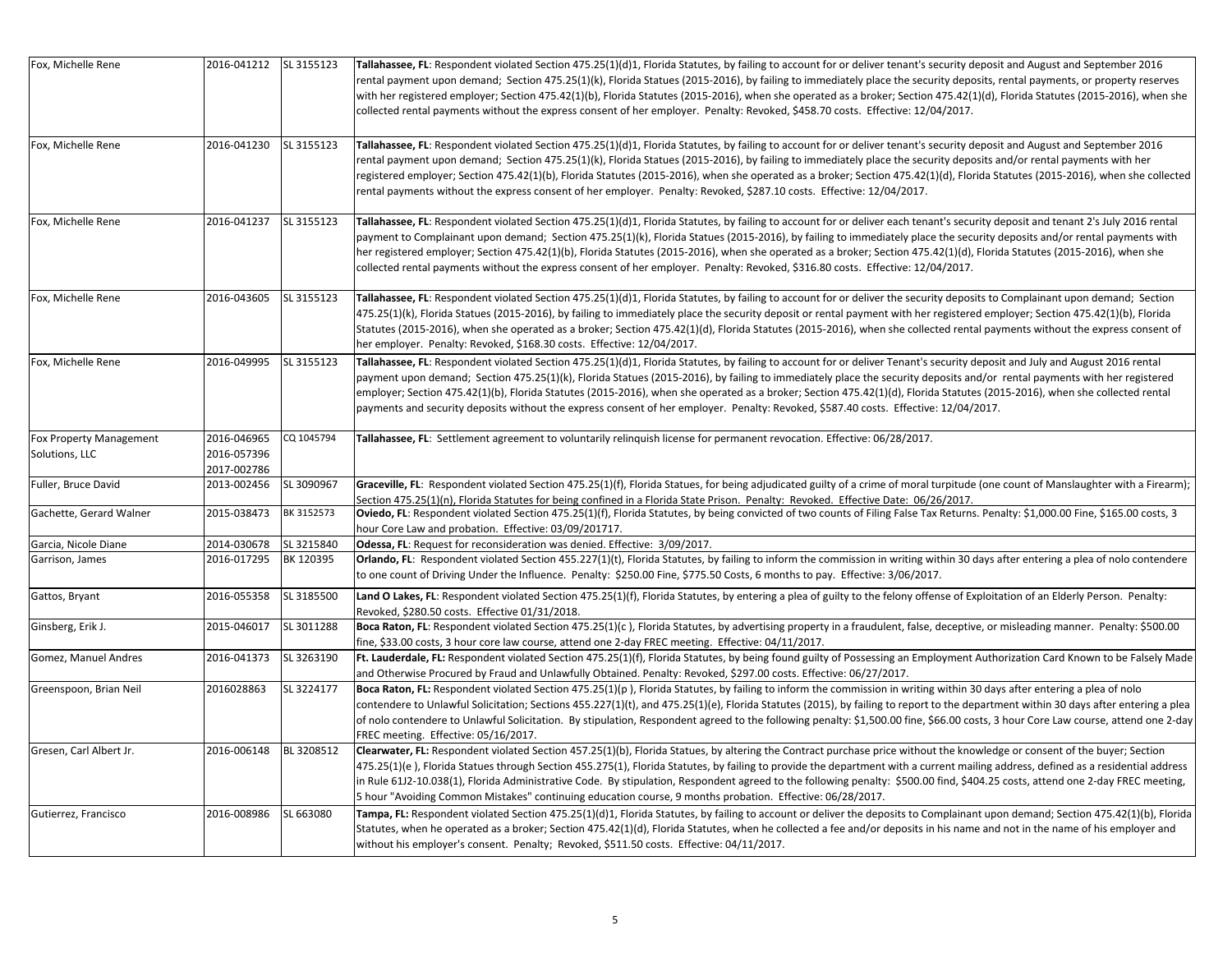| Grimsley, Eric D.            | 2016-048435                                                             | BK 3037679  | Port Saint Lucie, FL: Respondent violated Section 475.42(1)(a), Florida Statutes, by managing Subject Property and collecting rental proceeds therefrom on Owner's behalffrom<br>in or around September 2015 through at least in or around July 2016 while his license eas in an inactive status; Section 455.227(1)(j), Florida Statutes, by aiding the unlicensed<br>real estate corporation Tri-County Elite Property Management, LLC in the practice of real estate by using the corporation to manage Rental Property and collect rental proceeds<br>therefrom on Owner's behalf. Penalty: \$1,500.00 fine, \$141.90 costs, 90 days suspension. Effective: 01/31/2018.                                                                                   |
|------------------------------|-------------------------------------------------------------------------|-------------|---------------------------------------------------------------------------------------------------------------------------------------------------------------------------------------------------------------------------------------------------------------------------------------------------------------------------------------------------------------------------------------------------------------------------------------------------------------------------------------------------------------------------------------------------------------------------------------------------------------------------------------------------------------------------------------------------------------------------------------------------------------|
| Gutierrez, Francisco         | 2016-028031                                                             | SL 663080   | Tampa, FL: Respondent violated Section 475.25(1)(d)1, Florida Statutes, by failing to account or deliver the deposits to Complainant upon demand; Section 475.42(1)(b), Florida<br>Statutes, when he operated as a broker; Section 475.42(1)(d), Florida Statutes, when he collected security and pet deposit in his name and not the name of his employer.<br>Penalty; Revoked, \$349.80 costs. Effective: 04/11/2017.                                                                                                                                                                                                                                                                                                                                       |
| Gutierrez, Francisco         | 2016-008986                                                             | SL 663080   | Tampa, FL: Respondent violated Section 475.25(1)(d)1, Florida Statues, by failing to account for or deliver the deposits to Complainant upon demand; Section 475.42(1)(b),<br>Florida Statues (2015), when he operated as a broker; Section 475.42(1)(d), Florida Statutes (2015), when he collected a fee and/or deposits in his name and not in the name of<br>his employer and without his employer's consent. Penalty: Revoked, \$511.50 costs. Effective: 04/11/2017.                                                                                                                                                                                                                                                                                    |
| Guzzo, Kelly                 | 2016051304                                                              | BK 3210432  | Port St. Lucie, FL: Settlement agreement to voluntarily relinguish license for permanent revocation. Effective: 7/27/2017.                                                                                                                                                                                                                                                                                                                                                                                                                                                                                                                                                                                                                                    |
| Guzzo, Kelly                 | 2016051434                                                              | BK 3210432  | Port St. Lucie, FL: Settlement agreement to voluntarily relinquish license for permanent revocation. Effective: 7/27/2017.                                                                                                                                                                                                                                                                                                                                                                                                                                                                                                                                                                                                                                    |
| Haglund, Tony                | 2017-000609                                                             | SL 3293178  | The Villages, FL: Respondent violated Section 475.25(1)(f), Florida Statutes by entering a plea of guilty to the crime of Abuse of or Cruelty to a Minor and by being adjudicated<br>guilty of the Crime of Abuse of or Cruelty to a Minor; Section 455.227(1)(t), Florida Statutes, by failing to inform the Commission in writing within 30 days after entering a plea<br>of guilty and by failing to notify the Commission in writing within 30 days of being adjudicated guilty. Penalty: Revoked, \$181.50 cots. Effective 12/05/2017,                                                                                                                                                                                                                   |
| Hansen, Donna                | 2017-000179                                                             | SL 336618   | Boca Raton, FL: Settlement agreement to voluntarily relinquish license for permanent revocation. Effective: 01/31/2018.                                                                                                                                                                                                                                                                                                                                                                                                                                                                                                                                                                                                                                       |
| Harosh, Yosef LLC            | 2016-009513                                                             | SL 3023114  | Pembroke Pine, FL: Respondent violated Section 475.42(1)(b), Florida Statutes (2015), and Section 475.25(1)(e), Florida Statutes, by being a licensed sales associate and<br>operating as a broker, by facilitating a lease transaction without being under the direction, control, or management of his broker; Section 475.25(1)(d)1, Florida Statutes, by<br>failing to timely remit Beachfront's portion of the Commission for the rental transaction, upon demand; Section 475.25(1)(d), Florisa Statutes, by failing to place the commission<br>with her or him as agent of the registered employer. Penalty: \$2,500.00 fine, 90 days suspension, 6 months probation, attend one 2-day FREC meeting, 14 hour core law class.<br>Effective: 02/06/2018. |
| Hayes, John H.               | 2017-007210                                                             | BK 3081952  | Champaign, IL: Settlement agreement to voluntarily relinquish license for permanent revocation. Effective: 07/27/2017.                                                                                                                                                                                                                                                                                                                                                                                                                                                                                                                                                                                                                                        |
| Hernandez, Jose Carlos       | 2016-025898                                                             | SL 33132660 | Miami, FL: Respondent violated Section 475.25(1)(f), Florida Statues, by pleading guilty to two counts of Lewd and Lascivious Exhibition on a Child Under 16 years. Penalty:<br>Revoked, \$478.50 costs. Effective: 03/09/2017.                                                                                                                                                                                                                                                                                                                                                                                                                                                                                                                               |
| Hurst, Brian Albert          | 2017-014101                                                             | SL 591474   | Okeechobee, FL: Settlement agreement to voluntarily relinquish license for permanent revocation. Effective: 01/31/2018.                                                                                                                                                                                                                                                                                                                                                                                                                                                                                                                                                                                                                                       |
| Jagessar, Rodney             | 2016-044073                                                             | SL 3284439  | Lakeworth, FL: Respondent violated Section 475.25(1)(f), Florida Statutes, by pleading guilty to one count of Organized Scheme to Defraud, \$50.000.00 or More. Penalty:<br>\$1,000.00 fine \$330.00 costs, 3 years suspension, attend two 2-day FREC meetings, 15 hour of continuing education including 3 hours of Core Law. Effective: 09/07/2014.                                                                                                                                                                                                                                                                                                                                                                                                         |
| Kapp, Teofil Neal            | 2016-015146                                                             | SL 629826   | Dania Beach, FL: Respondent violated Section 475.25(1)(e), Florida Statutes, by failing to comply with the Final Order by failing to successfully pay the \$1,500.00 find and<br>\$453.75 costs within 15 months. Penalty: \$115.50 costs, 6 months probation, attend one 2-day FREC meeting. Effective: 03/24/2017.                                                                                                                                                                                                                                                                                                                                                                                                                                          |
| Krakowski, John J.           | 2016-023771                                                             | BK 3012472  | Miami, FL: Respondent violated Section 475.25(1)(e), Florida Statues, by failing as an active corporate officer or director to see that the corporation was a holder of a current<br>license. Penalty: \$500.00 fine, \$643.50 costs, attend one 2-day FREC meeting. Effective: 05/16/2017.                                                                                                                                                                                                                                                                                                                                                                                                                                                                   |
| Kidd, Laurie Lynne           | 2016-037440                                                             | SL 660315   | Panama City, FL: Settlement agreement to voluntarily relinquish license for permanent revocation. Effective: 05/16/2017.                                                                                                                                                                                                                                                                                                                                                                                                                                                                                                                                                                                                                                      |
| Koessler, Delma Feliz        | 2016-015292                                                             | BK 3154579  | Miami, FL: Respondent violated Section 475.25(1)(e), Florida Statutes, by failing to timely comply with the Final Order by failing to pay the fine \$2,500.00 and \$1,452.00 costs.<br>Penalty: Revoked, \$330.00 costs. Effective: 12/04/2017.                                                                                                                                                                                                                                                                                                                                                                                                                                                                                                               |
| Koessler, Delma Feliz        | 2015-042372                                                             | BK 3154579  | Miami, FL: Respondent violated Section 475.25(1)(e), Florida Statutes, by failing to timely comply with the Final Order by failing to pay the fine and costs. Penalty: Revoked,<br>\$346.50 costs. Effective: 12/04/2017.                                                                                                                                                                                                                                                                                                                                                                                                                                                                                                                                     |
| Kozlowski, Renee Calra       | 2016015476                                                              | BK 3174945  | Tampa, FL: Respondent violated Section 475.15(1)(e), Florida Statutes, by failing to comply with a lawful order of the Florida Real Estate Commission due to her failure to<br>attend three complete FREC meetings within 5 years of the filing date of the Final Order. Penalty: \$250.00 fine, \$165.00 costs, 12 months suspension, 12 months probation.<br>Effective: 09/15/2017.                                                                                                                                                                                                                                                                                                                                                                         |
| L. Cramer & Associates, Inc. | 2016-054567<br>2016-056448                                              | CQ 1019409  | Ft. Myers, FL: Settlement agreement to voluntarily relinquish license for permanent revocation. Effective: 05/16/2017.                                                                                                                                                                                                                                                                                                                                                                                                                                                                                                                                                                                                                                        |
| Leon, Alexander              | 2017-004398                                                             | BL 3053302  | Hialeah, FL: Respondent violated Section 475.25(1)(p), Florida Statutes, by failing to timely inform the Commission in writing after pleading guilty to and being adjudicated<br>guilty of Conspiracy to Possess with Intent to Distribute 50 Grams or More of Methamphetamine; Section 475.25(1)(f), Florida Statutes, by pleading guilty to and was<br>adjudicated guilty for the crime of Conspiracy to Possess With the Intent to Distribute 50 grams or more of Methamphetamine. Penalty: \$242.50 costs, 2 years probation,<br>attend two 2-day FREC meetings. Effective: 12/04/2017.                                                                                                                                                                   |
| Lewis Realty, Inc.           | 2017-037211<br>2017-042525<br>2017-043852<br>2017-044024<br>2017-044026 | CQ 1039208  | Jacksonville, FL: Settlement agreement to voluntarily relinquish license for permanent revocation. Effective: 02/02/2018.                                                                                                                                                                                                                                                                                                                                                                                                                                                                                                                                                                                                                                     |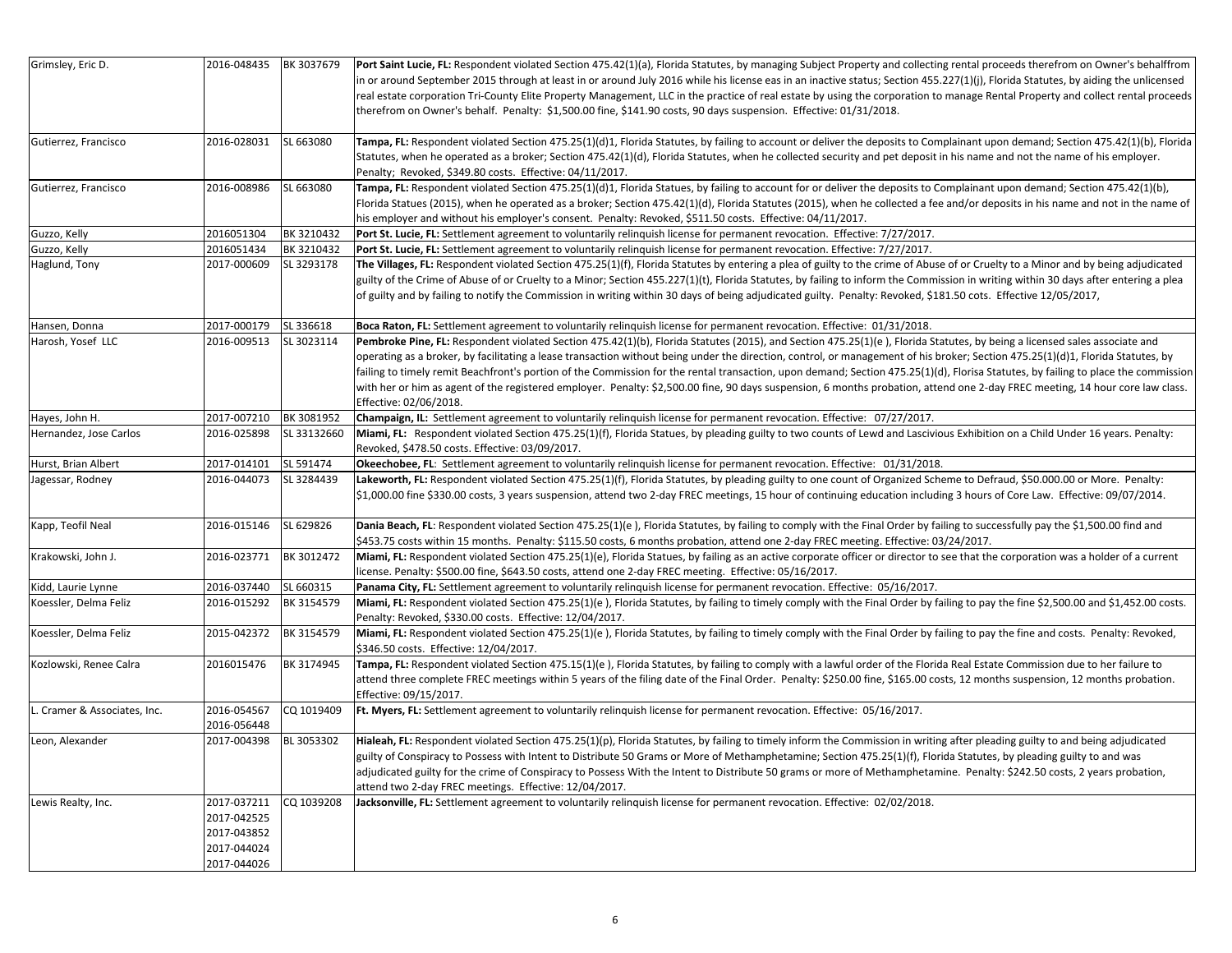| Lleras, Frank E.             | 2016-016569 | SL 3341835 | Coral Springs, FL: Respondent violated Section 475.25(1)(f), Florida Statues, by pleading guilty to securities fraud, aiding and abetting and wire fraud. Penalty: Revoked, \$222.75<br>costs. Effective: 04/06/2017.                                                                                                                                                                                                                                                                                                                                                                                                                                                                                                                                                                                                                                                                     |
|------------------------------|-------------|------------|-------------------------------------------------------------------------------------------------------------------------------------------------------------------------------------------------------------------------------------------------------------------------------------------------------------------------------------------------------------------------------------------------------------------------------------------------------------------------------------------------------------------------------------------------------------------------------------------------------------------------------------------------------------------------------------------------------------------------------------------------------------------------------------------------------------------------------------------------------------------------------------------|
| Lopez, Joseph Vidal          | 2017-002113 | SL 3330267 | Orlando, FL: Respondent violated Section 455.227(1)(t), Florida Statutes, by failing to report to the department within 30 days after pleading Nolo Contendere to Reckless<br>Driving. Penalty: \$272.25 costs, 6 months probation, attend one 2-day FREC meeting. Effective: 12/06/2017.                                                                                                                                                                                                                                                                                                                                                                                                                                                                                                                                                                                                 |
| Louis, Patricia              | 2016-036412 | SL 3244297 | Miami, FL: Respondent violated Section 475.25(1)(d), Florida Statutes, by failing to provide the timely return of Complainant's deposit upon demand; Section 475.25(1)(k),<br>Florida Statutes, by failing to place Complainant's deposit with her registered employer; Section 475.25(1)(b), Florida Statutes, by failing to timely return Complainant's deposit;<br>Section 475.42(1)(b), Florida Statutes, by collecting money related to a real estate transaction in her own name; Section 475.42(1)(d), Florida Statutes, by collecting money<br>related to a real estate transaction in her own name; Sections 475.15(1)(e), and 455.275(1), Florida Statutes, by failing to provide the department of a current mailing address,<br>define as a residential address in Rule 61J2-10.038(1), Florida Administrative Code. Penalty: Revoked, \$569.25 costs. Effective: 12/07/2017. |
| Louis, Patricia              | 2016-038180 | SL 3244297 | Miami, FL: Respondent violated Section 475.25(1)(d), Florida Statutes, by failing to provide the timely return of Complainant's deposit upon demand; Section 475.25(1)(b),<br>Florida Statutes, by failing to timely return Complainant's deposit, and accepting funds in her own name; Section 475.42(1)(d), Florida Statutes, by collecting money related to a<br>real estate transaction in her own name; Section 475.42(1)(b), Florida Statutes, by operating as a broker; Sections 475.25(1)(e), Florida Statutes by violating 455.275(1), Florida<br>Statutes, under the definition provided in Rule 61J2-10.038(1), Florida Administrative Code, when she used a P. O. Box as her registered mailing address. Penalty: Revoked,<br>\$858.00 costs. Effective: 12/05/2017.                                                                                                          |
| Marchant, Eric Pierre and    | 2016-048382 | BK 3264336 | Miami, FL: Respondents violated Section 475.25(1)(d)1, Florida Statutes, by failing to account or deliver the payment to Complainant upon demand. By stipulation,                                                                                                                                                                                                                                                                                                                                                                                                                                                                                                                                                                                                                                                                                                                         |
| Marchand Realty, LLC         | 2017-003643 | CQ 1048672 | Respondents agreed to the following penalty: \$1,450.00 restitution, \$132.00 costs, 6 months suspension, attend two 2-day FREC meetings. Effective: 01/31/2018.                                                                                                                                                                                                                                                                                                                                                                                                                                                                                                                                                                                                                                                                                                                          |
| Mathisen, Dawn Marie         | 2016-047563 | BK 3238631 | Lehigh Acres, FL: Respondent violated Sections 475.25(1)(b), and 475.25(1)(d), Florida Statues, by fraudulently facilitating the sale of timeshares and failing to remit proceeds of<br>the sale. Penalty: Revoked, \$495.00 costs, Effective: 06/30/2017.                                                                                                                                                                                                                                                                                                                                                                                                                                                                                                                                                                                                                                |
| Mayo, Valerie K.             | 2016036339  | SL 3241626 | Pensacola, FL: Respondent violated Section 475.25(1)(e) by failing to comply with a final order issued in a preceeding case. Penalty: Revoked, \$288.75 costs. Effective:<br>06/27/2017.                                                                                                                                                                                                                                                                                                                                                                                                                                                                                                                                                                                                                                                                                                  |
| McCray, Tramaine             | 2016-030604 | SL 3348232 | Lakeland, FL: Respondent violated Section 475.25(1)(f), Florida Statues, by pleading nolo contendere to Exposure of Sexual Organs and Bribery (By Public Servant). Penalty: 10<br>year suspension, \$470.25 costs. Effective: 07/21/2017.                                                                                                                                                                                                                                                                                                                                                                                                                                                                                                                                                                                                                                                 |
| McGraw, James R.             | 2016-059020 | SL 3167562 | Palm Coast, FL: Respondent violated Section 475.25(1)(b), Florida Statues, by directing the tenants to stop making payments to Century and commence making rental<br>payments to Respondent or McGraw Realty; by informing the tenants that "the owners of your rental property have elected to join me in providing continued Property<br>management services with my company", when he did not have signed property management contracts with the rental property owner's. Penalty: \$1,500.00 fine, \$371.35<br>costs, 14 hour Core Law course, attend one 2-day FREC meeting. Effective: 02/23/2018.                                                                                                                                                                                                                                                                                  |
| Merjian, Armen Leon          | 2016-035984 | SL 691276  | Miami, FL: Respondent violated Section 475.25(1)(p), Florida Statues, by failing to inform the commission in writing within 30 days after pleading nolo contendere and or being<br>convicted or found guilty of Possession of Cocaine and Alprazolam; Section 455.227(1)(t), Florida Statutes, by failing to report to the department within 30 days after being<br>found guilty of one count of Possession of Drug Paraphernalia. Penalty: \$500.00 fine, \$552.75 costs, 9 months probation, attend one 2-day FREC meeting. Effective:<br>03/30/2017.                                                                                                                                                                                                                                                                                                                                   |
| Mitchell, Demetrius          | 2016-038891 | SL 3255211 | Miami, FL: Settlement agreement to voluntarily relinguish license for permanent revocation. Effective: 08/07/2017.                                                                                                                                                                                                                                                                                                                                                                                                                                                                                                                                                                                                                                                                                                                                                                        |
| Mitchell, Demetrius          | 2017-001880 | SL 3255211 | Miami, FL: Settlement agreement to voluntarily relinguish license for permanent revocation. Effective: 08/07/2017.                                                                                                                                                                                                                                                                                                                                                                                                                                                                                                                                                                                                                                                                                                                                                                        |
| Mitchell, Demetrius          | 2017-001897 | SL 3255211 | Miami, FL: Settlement agreement to voluntarily relinquish license for permanent revocation. Effective: 08/07/2017.                                                                                                                                                                                                                                                                                                                                                                                                                                                                                                                                                                                                                                                                                                                                                                        |
| Mitchell, Demetrius          | 2017-002112 | SL 3255211 | Miami, FL: Settlement agreement to voluntarily relinguish license for permanent revocation. Effective: 08/07/2017.                                                                                                                                                                                                                                                                                                                                                                                                                                                                                                                                                                                                                                                                                                                                                                        |
| Mizelle, Gregory Alan        | 2016-054098 | BK 686637  | Lakeland, FL: Respondent violated Section 475.25(1)(e), Florida Statutes, by failing to report to the Department within 30 days of Pleading no contest to, and being adjudicated<br>guilty of one count of Refusal to Submit to testing, one count of Reckless Driving, one count of Violation of injunction Domestic Violence, one count of Resisting an Officer<br>Without Violence. Penalty: \$600.00 fine, \$407.88 costs, 12 months probation, attend two 20-day FREC meetings. Effective: 12/07/2017.                                                                                                                                                                                                                                                                                                                                                                               |
| Monetti, Fulvio              | 2016-036743 | SL 3316206 | Miami, FL: Respondent violated Section 475.25(1)(f), Florida Statutes, by entering a plea of guilty and by being adjudicated of the crime of Receipt of Child Pornography.<br>Penalty: Revoked, \$990.00 costs. Effective: 12/07/2017.                                                                                                                                                                                                                                                                                                                                                                                                                                                                                                                                                                                                                                                    |
| Montero, Jesus M.            | 2016-059020 | SL 3167562 | Jacksonville, FL: Respondent violated Section 475.25(1)(f), Florida Statutes, by being found guilty of the crime of Mortage/Obtain by False Representation, a crime which<br>involves moral turpitude or fraudulent or dishonest dealing; Section 455.227(1)(t), Florida Statutes, by failing to timely informthe Commission in writing after being found guilty<br>of the crime of Mortgage/Obtain by False Representation, a crime which involves moral turpitude or fraudulent or dishonest dealing. Penalty: \$1,000.00 fine, \$417.50 costs, 5<br>years suspension. Effective: 02/06/2018.                                                                                                                                                                                                                                                                                           |
| Moore, Michael Latwon        | 2015051598  | BK 3067517 | Deltona, FL: Respondent violated section 475.42(1)(a), Florida Statutes, by offering Subject Properties for sale while his license was suspended and set to an inactive status.<br>Penalty: fine of \$250.00, \$569.25 costs, attend one 2-day FREC meeting, 12 months probation. Effective: 04/06/2017.                                                                                                                                                                                                                                                                                                                                                                                                                                                                                                                                                                                  |
| Moreau-Morales, Betsy Ivette | 2016-015182 | SL 3312800 | Miami, FL: Respondent violated Sections 475.42(1)(b) and 455.227(1)(j), Florida Statues, by operating as a broker and aiding and assisting unlicensed activity. By stipulation,<br>respondent agreed to the following penalty: \$1,000.00 fine, \$635.25 costs, attend one complete 2-day FREC meeting, 3 hour core law course. Effective: 09/15/2017.                                                                                                                                                                                                                                                                                                                                                                                                                                                                                                                                    |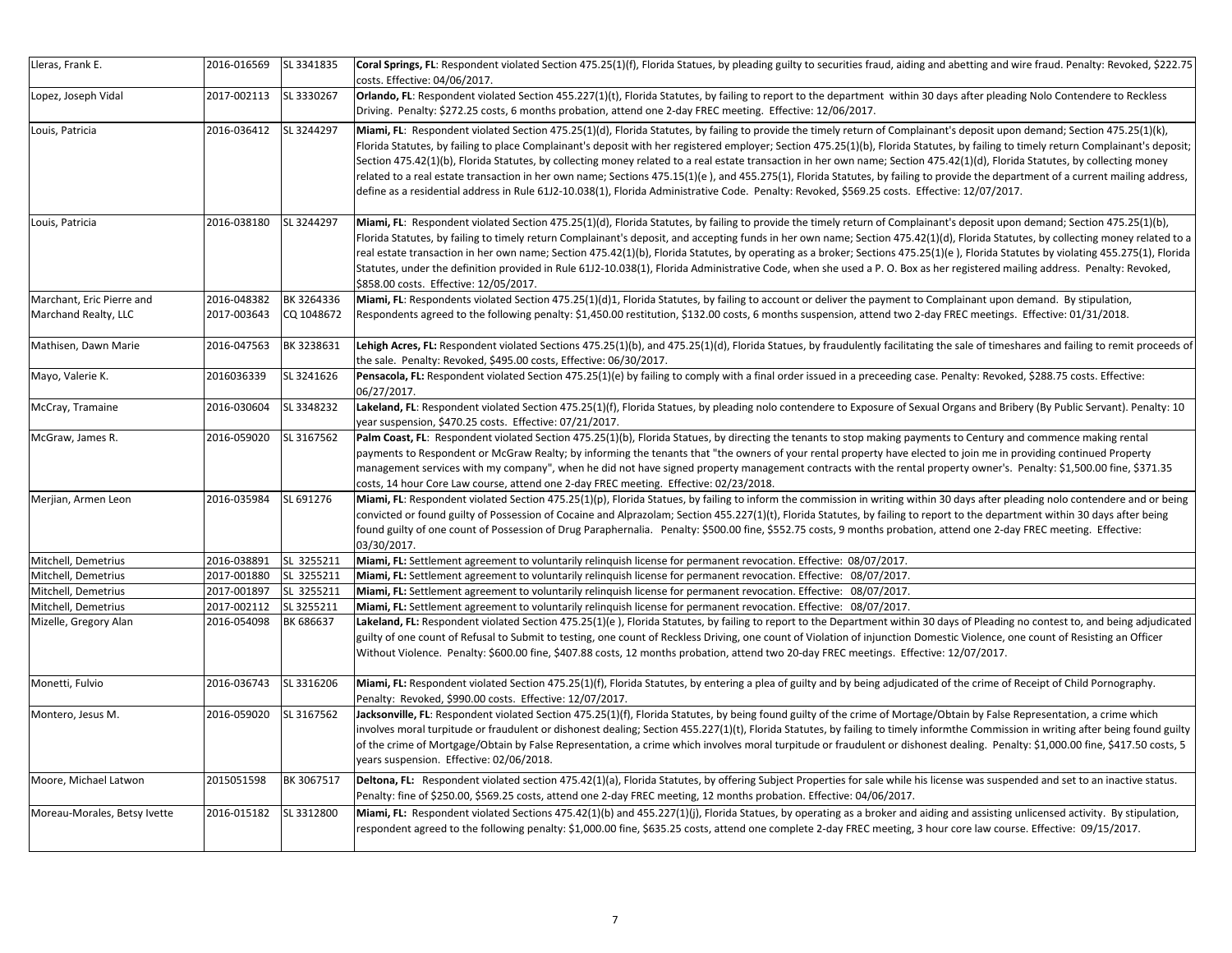| Moreno, Lesbia Josefina                                   | 2016-053703<br>2016-054344                                              | SL 3246468 | Orlando, FL: Settlement agreement to voluntarily relinguish license for permanent revocation. Effective: 09/18/17.                                                                                                                                                                                                                                                                                                                                                                                                                                                                                                                                                                                                                                                                                                                                                   |
|-----------------------------------------------------------|-------------------------------------------------------------------------|------------|----------------------------------------------------------------------------------------------------------------------------------------------------------------------------------------------------------------------------------------------------------------------------------------------------------------------------------------------------------------------------------------------------------------------------------------------------------------------------------------------------------------------------------------------------------------------------------------------------------------------------------------------------------------------------------------------------------------------------------------------------------------------------------------------------------------------------------------------------------------------|
| Murgio, Michael                                           | 2016055213<br>2016-052521                                               | SL 174749  | West Palm Beach, FL: Respondent violated Section 475.25(1)(f), Florida Statutes, by entering a plea of guilty to the felony of Conspiracy to Obstruct and Examination of a                                                                                                                                                                                                                                                                                                                                                                                                                                                                                                                                                                                                                                                                                           |
|                                                           |                                                                         |            | Federal Financial Institution and by being adjudicated guilty of the above offense. Penalty: Revoked. Effective: 09/07/2017.                                                                                                                                                                                                                                                                                                                                                                                                                                                                                                                                                                                                                                                                                                                                         |
| Murillo, Juan                                             | 2015-052268                                                             | BK 3154579 | Pompano, FL: Respondent violated Section 475.25(1)(e), Florida Statutes by failing to comply with a final order. Penalty: \$500.00 fine, \$112.20 costs, license suspended until<br>the fine is paid. Effective: 01/23/2017.                                                                                                                                                                                                                                                                                                                                                                                                                                                                                                                                                                                                                                         |
| Murphy, David James                                       | 2016-028659                                                             | SL 3074010 | Johnstown, PA: Respondent violated Section 475.25(1)(s), Florida Statutes, when Respondent's appraisal license was suspended. Penalty: Revoked. Effective: 03/06/2017.                                                                                                                                                                                                                                                                                                                                                                                                                                                                                                                                                                                                                                                                                               |
| Murray, Paul Alan                                         | 2017-006566                                                             | SL 3021508 | Naples, FL: Respondent violated Section 475.25(1)(e), Florida Statutes, by failing to timely comply with the Final Order, by failing to pay the fina and costs and by failing to<br>attend the two 2-day FREC meetings required by the Final Order. Penalty: \$288.75 costs, attend one 2-day FREC meeting, suspended. Effective: 12/07/2017.                                                                                                                                                                                                                                                                                                                                                                                                                                                                                                                        |
| Nazzaro, Jason                                            | 2016-045313                                                             | BK 3323011 | Jupiter, FL: Respondent violation Section 475.25(1)(m), Florida Statutes, by failing to divulge the pending investigation of his real estate license in New Jersey. Penalty: \$250.00<br>fine, \$145.20 costs, 6 months probation, 3 hour Core Law class. Effective: 09/07/2017.                                                                                                                                                                                                                                                                                                                                                                                                                                                                                                                                                                                     |
| Newcomm, Danny James                                      | 2015-042933                                                             | SL 664139  | Orlando, FL: Respondent violated Sections 455.227(1)(t), Florida Statues, by failing to inform the Commission within 30 days that he pled guilty or no contest to no valid<br>driver's license and petit theft. Penalty: \$1,000.00 fine; 3 hour core law course; two complete FREC meetings; \$663.63 costs. Effective: 06/26/2017.                                                                                                                                                                                                                                                                                                                                                                                                                                                                                                                                 |
| Newell, Mark Ashley                                       | 2015-054152                                                             | BK 3189165 | Miami Beach, FL: Respondent violated Section 475.25(1)(d)1, Florida Statutes, by failing to provide the timely return of the Deposit to Sellers upon demand; Section 475.25<br>(1)(e), Florida Statutes, by maintaining an office sign that failed to use the phrase "licensed real estate broker or lick. real estate broker."; Section 475.25(1)(b), Florida Statutes,<br>by failing to disburse the Deposit to the Sellers upon demand; Section 475.25(1)(e), Florida Statutes, by failing to make one or more required monthly statement-<br>reconciliations. Penalty: Revoked, \$92.40 costs. Effective: 12/07/2017.                                                                                                                                                                                                                                            |
| Oakley, Joyce C.                                          | 2016-006150                                                             | BK 3184902 | Panama City Beach, FL: Settlement agreement to voluntarily relinguish license for permanent revocation. Effective: 07/26/2017.                                                                                                                                                                                                                                                                                                                                                                                                                                                                                                                                                                                                                                                                                                                                       |
| O'Malley, Ken                                             | 2016-027837                                                             | SL 3202533 | Sunny Isles, FL: Respondent violated Sections 475.42(1)d, 475.25(1)k, and 475.25(1)b, Florida Statues, by collecting money via checks that were not made payable to his<br>employer and failing to immediately place with his employer that money that was entrusted to him as employer's agent. Penalty: Revoked, \$1386.00 costs Effective:<br>08/08/2017.                                                                                                                                                                                                                                                                                                                                                                                                                                                                                                         |
| O'Malley, Ken                                             | 2016-053970                                                             | SL 3202533 | Sunny Isles Beach, FL: Respondent violated Sections 475.25(1)b, and 475.25(1)(d)1, Florida Statues, by receiving funds for the rental of a property and then failing to account<br>for or deliver those funds upon demand when the rental failed. Penalty: Revoked,\$288.75 costs. Effective: 06/26/2017.                                                                                                                                                                                                                                                                                                                                                                                                                                                                                                                                                            |
| Orria, Johnny                                             | 2015-052523                                                             | SL 3267179 | West Palm Beach, FL: Respondent violated Section 475.25(1)(d)1, Florida Statutes, by failing to account for or deliver a deposit upon demand; Section 475.42(1)(b), Florida<br>Statutes, for operating as a broker; Section 475.42(1)(d), for collecting a deposit in a name other than that of his employer. Penalty: Revoked, \$750.75 costs. Effective:<br>04/06/2017.                                                                                                                                                                                                                                                                                                                                                                                                                                                                                            |
| Owen, Robin Eugene                                        | 2015032422                                                              | BK 3022831 | Palm Beach, FL: Respondent violated Section 475.25(1)(d)1, Florida Statutes, by failing to account for or deliver the rental payments to Owner and the security deposits to<br>Owner or the tenants upon demand; Section 475.23, Florida Statues, by failing to timely notify the Commission of the change to his business address; Section 475.25(1)(e),<br>Florida Statutes and Rule 61J2-14.012, Florida administrative Code by failing to make the required monthly statement-reconciliations for his accounts; Section 475.(1)(e),<br>Florida Statutes and Rule 61J2-10.038(1), Florida Administrative Code, by registering a post office box as his mailing address with Petitioner. Penalty: \$5,000.00 fine, \$574.20<br>costs, 3 hour core law, 4 hour escrow management course, attend one 2-day FREC meeting, 12 months probation. Effective: 04/11/2017. |
| Paige, Steven                                             | 2016050214                                                              | BK 477871  | Jupiter, FL: Respondent violated Section 475.25(1)(f), Florida Statutes, by pleading guilty to and having adjudication withheld for one count of Felony Battery and/or one count<br>of Battery on Person 65 Years of Age or Older. Penalty: \$600.00 fine, \$445.50 costs, 3 hours Core Law course. Effective: 09/07/2017.                                                                                                                                                                                                                                                                                                                                                                                                                                                                                                                                           |
| Palemire, Donna                                           | 2016-035442                                                             | SL 703655  | North Palm Beach, FL: Respondent violates Section 475.25(1)(f), Florida Statutes, by entering a plea of guilty to the offenses of Racketeering and Money Laundering and by<br>being adjudicated guilty by the Court of the offenses of Racketeering and Money Laundering. Penalty: Revoked, \$115.50 costs. Effective: 12/05/2017.                                                                                                                                                                                                                                                                                                                                                                                                                                                                                                                                   |
| Pekarek, Benjamin Austin                                  | 2016-043141                                                             | BK 3255377 | Sarasota, FL: Respondent violated Section 475.15(1)(d)1, Florida Statutes, by failing to promptly deliver the tenant security deposit in the amount of \$4,300.00 and the owner<br>rental income in the amount of \$6,658.96 to Benchmark Mobile Home Investments, LLC upon request. Penalty: Revoked, \$709.50 costs. Effective: 12/07/2017.                                                                                                                                                                                                                                                                                                                                                                                                                                                                                                                        |
| Pekarek Holdings, LLC<br>d/b/a R.N.R. Realty & Management | 2016-046951                                                             | CQ 1048824 | Sarasota, FL: Respondent violated Section 475.15(1)(d)1, Florida Statutes, by failing to promptly deliver the tenant security deposit in the amount of \$4,300.00 and the owner<br>rental income in the amount of \$6,658.96 to Benchmark Mobile Home Investments, LLC upon request. Penalty: Revoked, \$132.00 costs. Effective: 12/07/2017.                                                                                                                                                                                                                                                                                                                                                                                                                                                                                                                        |
| Pellicer, Donald J.                                       | 2017-036800<br>2017-039010<br>2017-042429<br>2017-042431<br>2017-042502 | BK 3245349 | Jacksonville, FL: Settlement agreement to voluntarily relinquish license for permanent revocation. Effective: 02/02/2018.                                                                                                                                                                                                                                                                                                                                                                                                                                                                                                                                                                                                                                                                                                                                            |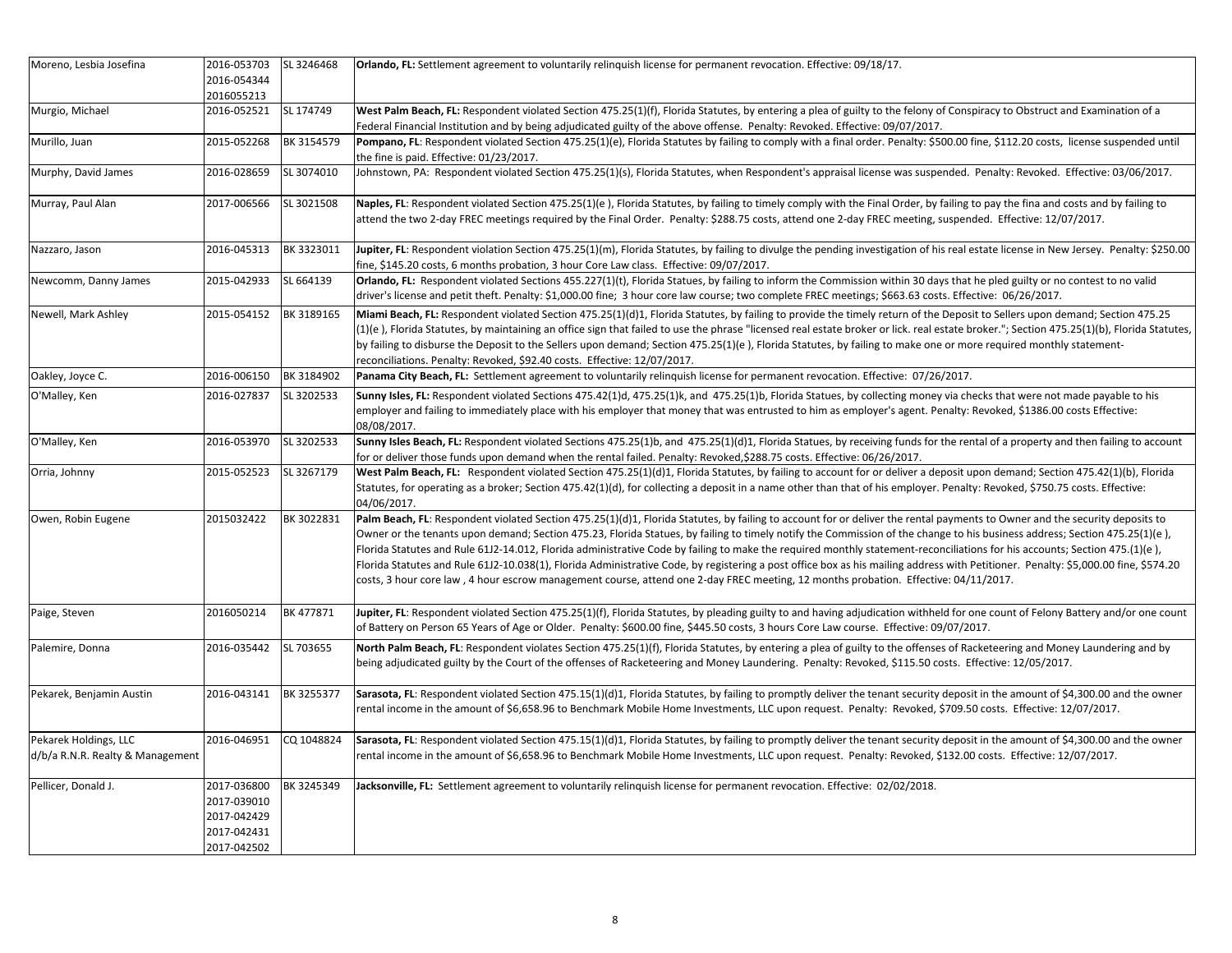| Peng, Chun Li                   | 2015-020820 | BK 3162177 | Winter Park, FL: Respondent violated Sections 475.278(3)(a)(5), and 475.278(3)(a)(7), Florida Statutes, by representing to DU that repairs has been made to the Subject              |
|---------------------------------|-------------|------------|--------------------------------------------------------------------------------------------------------------------------------------------------------------------------------------|
|                                 |             |            | Property when such repairs were not completed. By stipulation, Respondent agreed to the following penalty: \$250.00 fine, \$429.33 costs, attend one 2-day FREC meeting, 6           |
|                                 |             |            | months probation. Effective: 03/10/2017.                                                                                                                                             |
| Perfection Property Management, | 2017-002273 | CQ 1043121 | Oviedo, FL: Respondent violated Section 475.25(1)(d)1, Florida Statutes, by failing to account for or deliver the payment to Complainant upon demand. Penalty: Revoked,              |
| Inc.                            |             |            | \$140.25 costs. Effective: 12/04/2017.                                                                                                                                               |
| Perfection Property Management, | 2017-002294 | CQ 1043121 | Oviedo, FL: Respondent violated Section 475.25(1)(d), Florida Statutes, by failing to account for or deliver October's rent to Landlords. Penalty: Revoked. Effective:               |
| Inc.                            |             |            | 12/06/2017.                                                                                                                                                                          |
| Perociel, Deepak                | 2015-004658 | SL 3269629 | Apopka, FL: Respondent violated Section 475.25(1)(d)1, Florida Statues, by failing to account for or deliver a deposit upon demand; Section 475.42(1)(d), Florida Statutes, for      |
|                                 |             |            | collecting a deposit in a name other than that of her employer. Penalty: \$1000.00 fine, costs of \$684.75, 60-day suspension, attend one 2-day FREC meeting. Effective:             |
|                                 |             |            | 07/26/2017.                                                                                                                                                                          |
| Phillips, Victoria P.           | 2016-015285 | BK3090042  | Fort Lauderdale, FL: Respondent violated Section 475.25(1)(e), Florida Statues, by failing to comply with a Final Order. Penalty: Previous costs of \$1,485.00, previous             |
|                                 |             |            | \$5,000.00 fine. Effective: 04/10/2017.                                                                                                                                              |
| Piegari, Brandon                | 2015-049594 | SL 3281809 | Plantation, FL: Respondent violated Section 475.25(1)(d)1, Florida Statutes, by failing to provide the timely return of Complainant's deposit upon demand; Section 475.25(1)(k),     |
|                                 |             |            | Florida Statutes, by failing to place Complainant's deposit with his registered employer; Section 475.25(1)(b), Florida Statutes, by failing to return Complainant's deposit;        |
|                                 |             |            |                                                                                                                                                                                      |
|                                 |             |            | Section 475.42(1)(b) Florida Statutes, by collecting money related to a real estate transaction in his own name; Section 475.42(1)(d), Florida Statutes, by collecting money         |
|                                 |             |            | related to a real estate transaction in his own name. Penalty: \$1,000.00 fine, \$346.50 costs, 3 years suspension, 3 years probation, 28 hour reactivation course. Effective:       |
|                                 |             |            | 05/16/2017. Reconsideration of Final Order Commission agreed to terminate Respondent's suspension. Effective: 09/15/2017.                                                            |
|                                 |             |            |                                                                                                                                                                                      |
| Pinto, Enri                     | 2016-044565 | SL 3344235 | Miami, FL: Respondent violated Section 475.25(1)(f), Florida Statutes, by pleading to one count of Possession of Cannabis with intent to sell, manufacture, or deliver. By           |
|                                 |             |            | stipulation, Respondent agreed to the following penalty: \$250.00 fine, \$168.30 costs, 3 hour Core Law course. Effective: 08/11/2017.                                               |
| Post, Victor William            | 2016-015723 | SL 3093106 | Jensen Beach, FL: Respondent violated Section 475.25(1)(e), Florida Statutes (2014), by failing to timely comply with the Final Order, by failing to attend any of the 2-day         |
|                                 |             |            | commission meetings in Orlando. Penalty: 6 months probation, attend three 2-day FREC meetings. Effective: 03/24/2017.                                                                |
| Priority One Management Group   | 2016-000273 | CQ 1036765 | Lake Mary, FL: Respondent violated Section 475.25(1)(d)1, Florida Statutes, by failing to account for or deliver a security deposit upon demand; Section 475.25(1)(e), Florida       |
| <b>LLC</b>                      |             |            | Statues, by failing to allow Petitioner's investigator to inspect its office and records. Penalty: Revoked, \$115.50 costs. Effective: 03/09/2017.                                   |
|                                 |             |            |                                                                                                                                                                                      |
| Priority One Management Group   | 2016-001610 | CQ 1036765 | Lake Mary, FL: Respondent violated Section 475.25(1)(d)1, Florida Statutes, by failing to account for or deliver rental proceeds upon demand; Section 475.25(1)(e), Florida          |
| <b>LLC</b>                      |             |            | Statutes, by failing to allow Petitioner's investigator to inspect its office and records. Penalty: Revoked. Effective: 03/09/2017.                                                  |
| Priority One Management Group   | 2016-011503 | CQ 1036765 | Lake Mary, FL: Respondent violated Section 475.25(1)(d)1, Florida Statutes, by failing to account for or deliver rental proceeds and a security deposit upon demand; Section         |
| <b>LLC</b>                      |             |            | 475.25(1)(e), Florida Statutes, by failing to allow Petitioner's investigator to inspect its office and records. Penalty: Revoked. Effective: 03/09/2017.                            |
|                                 |             |            |                                                                                                                                                                                      |
| Quintanilla, Andres             | 2015-034875 | SL 3117419 | Miami, FL: Respondent violated Section 475.25(1)(f), Florida Statutes, by being found guilty of Attempting to Affect Commerce by Extortion under Color of Official Right, a          |
|                                 |             |            | crime in any jurisdiction which directly relates to the activities of a licensed broker or sales associate, or involves moral turpitude or fraudulent or dishonest dealing. Penalty: |
|                                 |             |            | Revoked, \$288.75 Costs. Effective: 04/10/2017.                                                                                                                                      |
| Restrepo, Steven                | 2016-032258 | BK 3252704 | North Bay Village, FL: Respondent violated Section 475.25(1)(d)1, Florida Statutes, by receiving funds for the rental of real property but failing to remit the full amount of these |
|                                 |             |            | funds to the potential tenant upon his request after the rental failed. Penalty: revoked, \$511.50 costs. Effective: 05/16/2017.                                                     |
| RMG Realty, Inc.                | 2016-027807 | CQ 1041794 | Miami, FL: Respondent violated Section 475.25(1)(e), Florida Statutes, by performing or offering to perform real estate services on behalf of another for compensation or the        |
|                                 |             |            | expectation of compensation when the license status of Respondent was not Current and Active. Penalty: \$500.00 fine, attend one 2-day FREC meeting. Effective: 05/16/2017.          |
|                                 |             |            |                                                                                                                                                                                      |
| Rodriguez, Alejandro            | 2017-002256 | SL 3222291 | Miami, FL: Respondent violated Section 475.25(1)(f), Florida Statutes, by entering a plea of guilty and by being adjudicated to the felony offense of Discharging a Firearm From     |
|                                 |             |            | the Vehicle Within 1000 Fee of a Person; Section 455.227(1)(t), Florida Statutes, by failing to inform the Commission in writing within 30 days after entering a plea of guilty and  |
|                                 |             |            | of being adjudicated guilty. Penalty: Revoked, \$998.25 costs. Effective: 12/07/2017.                                                                                                |
| Rodriguez, Jacqueline           | 2016-015312 | SL 3307408 | Miami, FL: Respondent violated Section 475.25(1)(f), Florida Statues by pleading guilty to Grand Theft First Degree and Organized/Scheme to Defraud \$50,000.00 or more.             |
|                                 |             |            | Penalty: Revoked. Effective: 03/25/17.                                                                                                                                               |
| Rodriguez Jr., Juan Antonio     | 2016-001512 | SL 3015181 | Miami, FL: Respondent violated Sections 475.25(1)(f), and 475.25(1)(p), Florida Statutes, by pleading guilty to possession of cocaine with the intent to sell, manufacture or        |
|                                 |             |            | deliver; and pleading no contest to trafficking cocaine and conspiracy to traffic cocaine; and by failing to notify the Commission of the pleas within 30 days. Penalty: Revoked,    |
|                                 |             |            |                                                                                                                                                                                      |
|                                 |             |            | \$303.60 costs. Effective: 03/09/2017.                                                                                                                                               |
| Rodriguez, Raul                 | 2016-031285 | SL 3149610 | Orlando, FL: Respondent violated Section 475.25(1)(e), Florida Statutes, by failing to submit a written report to the Department within 30 days of pleading no contest to one        |
|                                 |             |            | count of Reckless Driving; Section 475.25(1)(p), Florida Statutes by pleading nolo contendere to Felony Battery and failing to report the conviction to the commission within 30     |
|                                 |             |            | days. Penalty: \$300.00 fine, \$353.10 costs, 6 months probation, attend one 2-day FREC meeting. Effective 08/08/2017.                                                               |
| Rosario, Lissette               | 2016-050892 | SL 3228411 | Miami, FL: Settlement agreement to voluntarily relinquish license for permanent revocation. Effective: 08/10/2017.                                                                   |
| Rouse, Felicia L.               | 2017-007217 | SL 3350310 | Deltona, FL: Respondent violated Section 475.25(1)(f), Florida Statutes, by entering a plea of nolo contendere and by being adjudicated guilty of the crime of Filing a False        |
|                                 |             |            | Fraudulent Insurance Claim. Penalty: \$297.00 costs, 90 days suspension, 6 months probation, attend two 2-day FREC meetings. Effective: 01/31/2018.                                  |
|                                 |             |            |                                                                                                                                                                                      |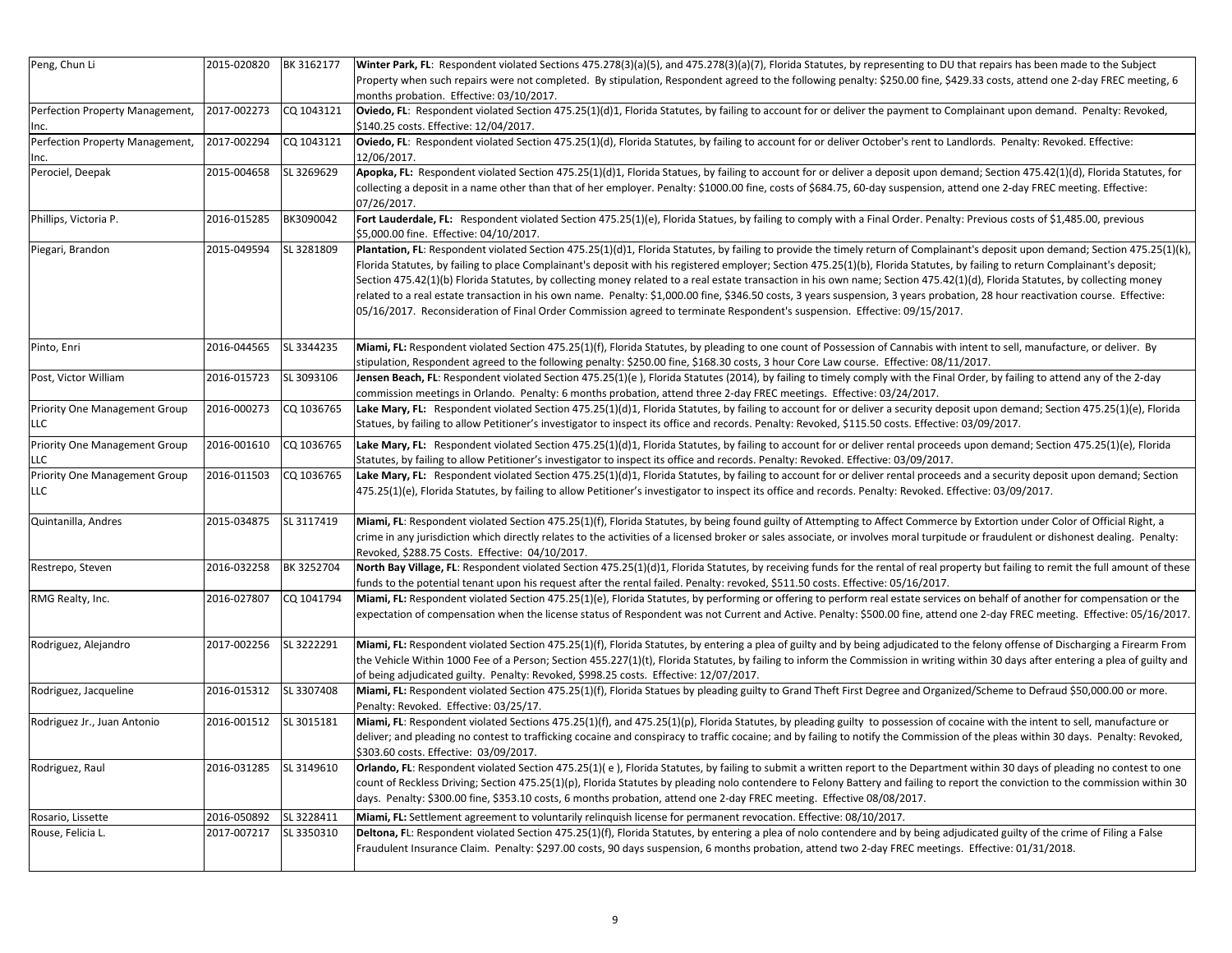| Ruiz, Armando             | 2016-002637 | BK 677889  | Miami, FL: Respondent violated Section 475.25(1)(e), Florida Statutes through a violation of Florida Statute Section 455.227(1)(t), Florida Statutes, by failing to timely self-<br>report a criminal conviction; Section 475.25(1)(f), Florida Statutes, for being convicted of a crime involving moral turpitude. Penalty: 2 year suspension, \$1,000.00 fine,<br>\$924.00 costs, attend one 2-day FREC Meeting. Effective Date: 04/07/2017.                                                                                                                                                                                                                                                                                                                                                                                                                                                        |
|---------------------------|-------------|------------|-------------------------------------------------------------------------------------------------------------------------------------------------------------------------------------------------------------------------------------------------------------------------------------------------------------------------------------------------------------------------------------------------------------------------------------------------------------------------------------------------------------------------------------------------------------------------------------------------------------------------------------------------------------------------------------------------------------------------------------------------------------------------------------------------------------------------------------------------------------------------------------------------------|
| Salcedo Rojas, Ricardo    | 2016-045896 | SL 3308576 | Lake Worth, FL: Respondent violated Section 475.25(1)(d), Florida Statutes, by failing to account for or deliver Gregoire Funds to Buyer; Rule 61J2-5.016, Florida Administrative<br>Code and Section 475.25(1)(e), Florida Statutes, by being registered as a sales associates and an officer of the Brokerage. Penalty: Revoked, \$145.20 costs. Effective:<br>03/16/2018.                                                                                                                                                                                                                                                                                                                                                                                                                                                                                                                          |
| Sampson, Shainae          | 2016-056457 | SL 667580  | Boynton Beach, FL: Respondent violated Section 475.35(1)(f), Florida Statutes, by being convicted of Misprision of a Felony, in violation of Title 18, U.S.C. 4, a felony, a crime<br>which directly relates to the activities of a licensed sales associate, or involves moral turpitude or fraudulent or dishonest dealing. By Stipulation Respondent agreed to the<br>following penalty: \$1,000.00 Fine, \$214.50 costs, attend one 2-day FREC meeting, 3 hour Core Law. Effective: 08/10/2017.                                                                                                                                                                                                                                                                                                                                                                                                   |
| Sanchez, Rafael           | 2016-044284 | SL 630200  | Orlando, FL: Respondent violated Section 475.25(1)(f), Florida Statutes, by pleading guilty to and being adjudicated guilty of one count to Bankruptcy Fraud; Sections<br>475.25(1)(a), and 455.227(1)(t), Florida Statutes, by failing to submit a written report to the Petitioner within 30 days of being adjudicated guilty of one count of Bankruptcy<br>Fraud. Penalty: Revoked. Effective: 12/01/2017,                                                                                                                                                                                                                                                                                                                                                                                                                                                                                         |
| Savio, Tara Alyssa        | 2015-053672 | SL 3248866 | Coral Springs, FL: Respondent violated Section 475.42(1)(b), Florida Statutes, by being a licensed sales associate and operating as a broker, by facilitating a lease transaction for<br>Subject Property for the purpose of collecting or receiving compensation or valuable consideration, without having an ownership interest in Subject Property; Section<br>475.42(1)(d), Florida Statutes, by receiving the Lessee's electronic funds transfer into a SunTrust Bank personal account ending in 9537, which is registered in Respondent's<br>personal name; Section 475.25(1)(b), Florida Statutes, by facilitating a lease transaction without being under the direction, control, or management of a broker. Penalty:<br>\$1,500.00 Fine, \$750.00 Investigative Cost, three hour Core Law course, and 2-two day Commission meetings to be completed within 12 months. Effective: 04/10/2017. |
| Scalabroni, Adriana       | 2016-005963 | SL 3087296 | Margate, FL: Respondent violated Section 475.25(1)(f), Florida Statutes, by pleading guilty to and adjudicated guilty of one count of Conspiracy to Commit Wire Fraud Affecting<br>a Financial Institution; Section 475.25(1)(n), Florida Statutes, by being confined in FCI Aliceville, a low security correctional Institution. Penalty: Revoked, \$726.00 costs.<br>Effective: 12/07/2017.                                                                                                                                                                                                                                                                                                                                                                                                                                                                                                         |
| Schillo, Isabelle Minerva | 2017006864  | SL 565248  | Royal Palm Beach, FL: Respondent violated Section 475.25(1)(b), Florida Statutes, by being adjudicated guilty of one count of Exploitation of an Elderly Person or Disabled<br>Adult; Section 475.25(1)(f), Florida Statutes, by being adjudicated guilty of one count of Exploitation of an Elderly Person or Disabled Adult. Penalty: Revoked, \$23.10 costs.<br>Effective: 09/14/2017.                                                                                                                                                                                                                                                                                                                                                                                                                                                                                                             |
| Seymour, Ichael           | 2016-022176 | SL 3229460 | West Palm Beach, FL: Respondent violated Section 475.25(1)(b), Florida Statutes, by committing fraud, misrepresentation, breach of trust, and/or dishonest dealings. Penalty:<br>Revoked, \$346.50 costs. Effective: 05/16/2017.                                                                                                                                                                                                                                                                                                                                                                                                                                                                                                                                                                                                                                                                      |
| Shannon, Katherine        | 2016-057601 | SL 3142785 | Zephyrhills, FL: Respondent violated Section 475.25(1)(f), Florida Statutes, by being found guilty of the crime of Utter Forged Bills, Checks, Drafts or Notes, a crime which<br>involves moral turpitude or fraudulent or dishonest dealing. Penalty: \$1,000.00 fine, \$214.50 costs, 4 years suspension. Effective: 12/04/2017.                                                                                                                                                                                                                                                                                                                                                                                                                                                                                                                                                                    |
| Silverman, Michael        | 2016-047068 | SL 3103854 | Miami Beach, FL: Respondent violated Section 475.25(1)(e), Florida Statutes, by violating Section 455.227(1)(t), Florida Statutes, by failing to report to the Department within<br>30 days of pleading no contest to one count of Unlawful Possession of Cannabis and one count of Use of Possession of Drug Paraphenilia; Section 475.25(1)(p), Florida Statutes,<br>by failing to submit a written report to the Departmet within 30 days of pleading no contest to Possession of Cocaine. Penalty: \$500.00 fine, \$371.25 costs, 3 months<br>probation, 3 hour core law course. Effective: 12/07/2017.                                                                                                                                                                                                                                                                                           |
| Sotnick, Eric David       | 2017-000516 | BK 3270083 | Oviedo, FL: Respondent violated Section 475.25(1)(a), Florida Statutes, by accepting a rental payment from Tenants, while his license was in inactive status; Section<br>475.25(1)(d), Florida Statutes, by failing to account for or deliver October's rent to Landlords; Section 475.25(1)(b), by accepting a rental payment from Tenants, while his<br>license was inactive status and by failing to account for or deliver October's rental payments to Landlords. Penalty: Revoked. Effective: 12/04/2017.                                                                                                                                                                                                                                                                                                                                                                                       |
| Sotnick, Eric David       | 2017-000643 | BK 3270083 | Oviedo, FL: Respondent violated Section 475.25(1)(d)1, Florida Statutes, by failing to account for or deliver the payment to Complainant upon demand; Section 475.25(1)(b),<br>Florida Statutes, by committing fraud, misrepresentation, breach of trust, or dishonest dealing in directing Complainant to give money to Respondent and applying the money<br>to personal obligations. Penalty: Revoked, \$165.00 costs. Effective 12/04/2017.                                                                                                                                                                                                                                                                                                                                                                                                                                                        |
| Soto, Lawrence            | 2016-015480 | BK 671151  | Miami, FL: Respondent violated Section 475.25(1)(e), Florida Statutes, by violating a previous final order issued by the commission requiring payment of an administrative fine<br>and administrative costs, completion of thirty hours of FREC approved continuing education courses, and attendance at two 2-day FREC meetings. Respondent failed to pay the<br>administrative fines and failed to complete thirty hours of FREC approved continuing education courses. Penalty: Revoked, \$198.00 costs. Effective: 07/26/2017.                                                                                                                                                                                                                                                                                                                                                                    |
| Spencer, Robert Barto     | 2015-029516 | SL 3071330 | Bonita Springs, FL: Settlement agreement to voluntarily relinquish license for permanent revocation. Effective: 04/10/2017.                                                                                                                                                                                                                                                                                                                                                                                                                                                                                                                                                                                                                                                                                                                                                                           |
| St. Felix, Steve          | 2016-028462 | SL 3344252 | Miami, FL: Respondent violated Section 455.227(1)t, Florida Statutes, by failing to timely inform the Commission in writing after pleading nolo contendere to the crime of<br>Disorderly Conduct. Penalty: \$500.00 fine, \$82.50 costs, 2 FREC meetings, 6 months probation. Effective: 08/08/2017.                                                                                                                                                                                                                                                                                                                                                                                                                                                                                                                                                                                                  |
| Stanfield, Brian          | 2016-006534 | BK 3071074 | Winter Haven, FL: Respondent's Revocation was rescinded and was resentenced. Respondent received a one year suspension of license, \$2000.00 fine, \$726.00 costs, 3 hour<br>Core Law, attend two 2-day FREC meetings, one year probation. Effective: 08/07/2017.                                                                                                                                                                                                                                                                                                                                                                                                                                                                                                                                                                                                                                     |
| Stevenson, George Robert  | 2016-015710 | SL 492522  | Orlando, FL: Respondent violated Section 475.25(1)(e), Florida Statutes, for violating any provisions of this chapter or any lawful order issued under the provision of chapter<br>455. Penalty: \$250.00 fine, \$1,250.00 fine and costs assessed in the previous order. Effective 03/9/2017.                                                                                                                                                                                                                                                                                                                                                                                                                                                                                                                                                                                                        |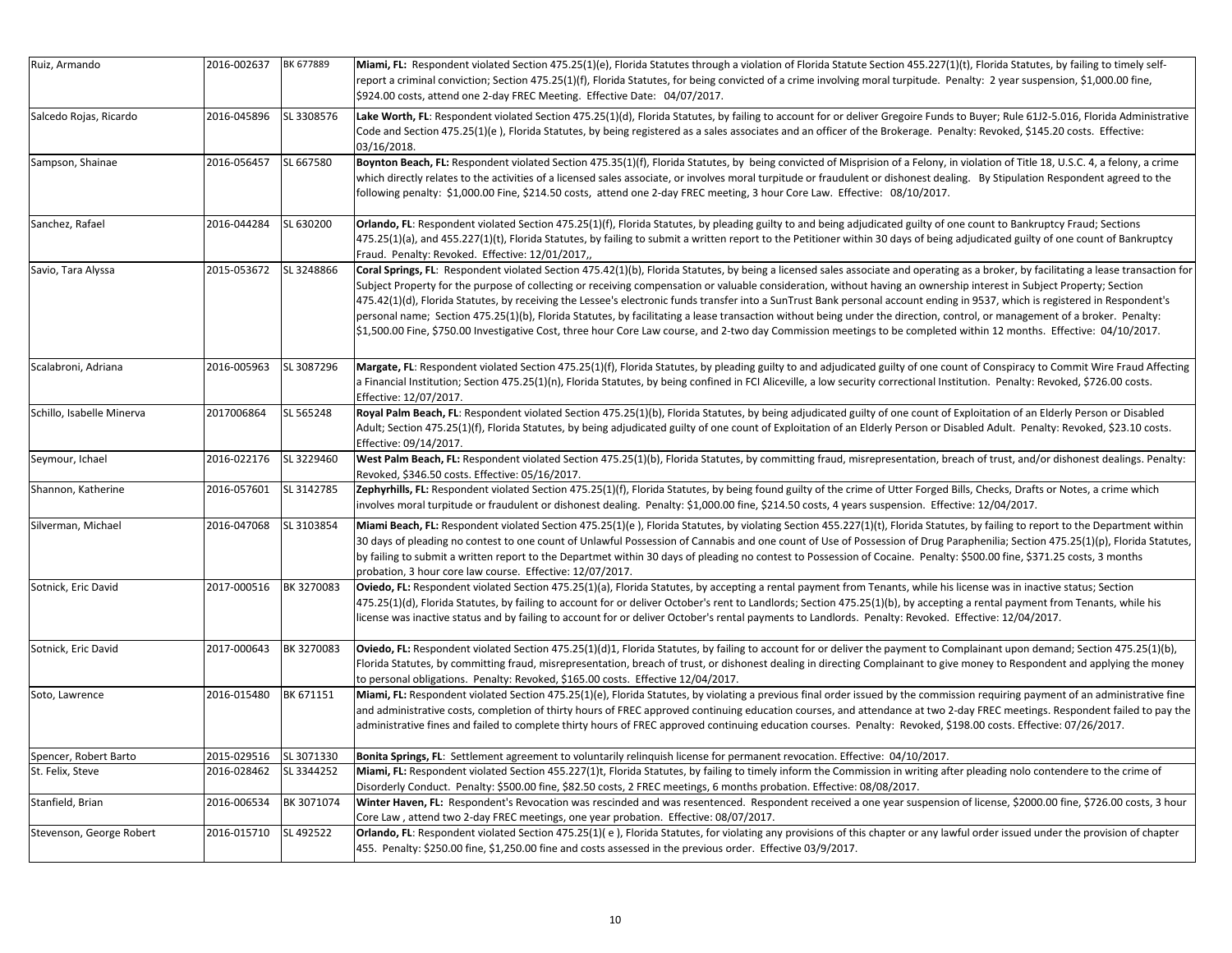| Strickland, Travis Clark                                  | 2016-015226                              | SL 3169215 | Alpharetta, GA: Respondent violated Section 455.227(1)(t), Florida Statutes, by failing to inform the commission of his plea of nolo contendere to battery touch or strike, a<br>misdemeanor, within 30 days of making the plea and/or by failing to inform the commission of his nolo contendere and conviction of DUI causing serious bodily injury, a felony,<br>within 30 days of the conviction. Penalty; \$1,000.00 fine, \$1,023.00 costs, 2 years suspension, 1 year probation, attend one 2-day FREC meeting. Effective 07/26/2017.                                                                                                                                                                                                                                                                                                                                                                                                                                                                                                                                                                          |
|-----------------------------------------------------------|------------------------------------------|------------|-----------------------------------------------------------------------------------------------------------------------------------------------------------------------------------------------------------------------------------------------------------------------------------------------------------------------------------------------------------------------------------------------------------------------------------------------------------------------------------------------------------------------------------------------------------------------------------------------------------------------------------------------------------------------------------------------------------------------------------------------------------------------------------------------------------------------------------------------------------------------------------------------------------------------------------------------------------------------------------------------------------------------------------------------------------------------------------------------------------------------|
| Stropparo, Ruth E.                                        | 2015038495                               | BK 202060  | Naples, FL: Respondent violated Section 475.42(1)(i), Florida Statutes, by placing a lien not authorized by a contractual agreement on the Subject Property to coerce payment<br>of money to Respondent. Penalty: \$1,000.00 fine, \$679.80 costs, attend one 2-day FREC meeting, 3 hour Core Law continuing education, 6 months probation. Effective:<br>03/9/2017.                                                                                                                                                                                                                                                                                                                                                                                                                                                                                                                                                                                                                                                                                                                                                  |
| Takacs, Joseph A. Jr.                                     | 2016-030838                              | BK 3206299 | Oviedo, FL: Respondent violated Section 475.25(1)(g), Florida Statutes, by having a license disciplined in another State. Respondent was issued a citation by California's<br>Department of Consumer Affairs against his broker's license number 01479547. Penalty: \$250.00 Fine, \$272.25 costs, attend one 2-day FREC meeting, 6 Months Probation<br>Effective: 06/30/2017.                                                                                                                                                                                                                                                                                                                                                                                                                                                                                                                                                                                                                                                                                                                                        |
| Teke, Justin                                              | 2017-0002390 BK 477928                   |            | Fort Lauderdale, FL: Respondent violated Section 475.25(1)(d), Florida Statutes, by failing to account for or deliver Ozdemir Funds bo Buyer, as is required by law; Section<br>475.25(1)(k), Florida Statutes, when he failed to place Ozdemir Funds into an escrow account; Section 475.25(1)(b), Florida Statutes, by remitting Deeds purporting to grant<br>ownership of Subject Properties to Buyer, that were never executed by the owner or recorded in the county office. Penalty: Revoked, \$217.80 costs. Effective: 02/06/2018.                                                                                                                                                                                                                                                                                                                                                                                                                                                                                                                                                                            |
| Tesoro, Donald                                            | 2015-049041                              | SL 3258828 | Port St. Lucie, FL: Respondent violated Sections 475.25(1)(b), Florida Statutes and Section 475.25(1)(d)1,Florida Statutes, by failing to timely return the \$1500.00 deposit.<br>Penalty: Revoked, \$168.30 costs. Effective: 03/06/2017.                                                                                                                                                                                                                                                                                                                                                                                                                                                                                                                                                                                                                                                                                                                                                                                                                                                                            |
| Thompson, Stephanie L.                                    | 2015-016775                              | SL 3254693 | Tampa, FL: Respondent violated Section 475.25(1)(f), Florida Statutes, by pleading guilty to Retail Theft and Grand Theft. Penalty: Revoked, \$198 costs. Effective: 03/6/2017.                                                                                                                                                                                                                                                                                                                                                                                                                                                                                                                                                                                                                                                                                                                                                                                                                                                                                                                                       |
| Turner, Daniel J.                                         | 2017-001029                              | SL 3227169 | Cape Coral, FL: Respondent violated Section 475.25(1)(f), Florida Statutes, by being convicted of Fleeing or Attempting to Elude a Law Enforcement Officer, a crime which<br>directly related to the activities of a licensed sales associates, or involves more turpitude or fraudulent of dishonest dealing. Penalty: \$1,000.00 fine, \$297.00 costs, 90 days<br>suspension, attend one 2-day FREC meeting. Effective 12/06/2017.                                                                                                                                                                                                                                                                                                                                                                                                                                                                                                                                                                                                                                                                                  |
| Urquizo, Pablo Martin                                     | 2016-013405                              | SL 3163931 | Hallandale Beach, FL: Respondent violated Section 475.25(1)(d)1, Florida Statutes, by failing to account and deliver monies related to Subject Property to Borja & Borja<br>Associates, LLC; Section 475.25(1)(k), Florida Statutes, by failing to immediately place rental payments related to Subject Property 1, 2 and 3 with his registered broker; Section<br>475.25(1)(b), Florida Statutes, by failing to make required payments on Subject property 1, 2 and ; by falsely promising to make the required payments for Subject Property 3<br>and by violating his duties in real estate transaction to Subject Property1, 2 and 3; Section 475.42(1)(b), Florida Statutes, by managing rental without the knowledge or consent<br>of Respondent's registered broker at the time; Section 475.42(1)(d), Florida Statutes, by collecting rental payments without the knowledge or consent of his registered broker<br>at the time. Penalty: Revoked, \$297.00 costs. Effective: 12/07/2017.                                                                                                                      |
| Valencia, Carlos Felipe                                   | 2017-007225                              | SL 3117168 | Miami Lakes, FL: Respondent violated Section 475.25(1)(f), Florida Statutes, by entering a plea of guilty to the felony of Conspiracy to Defraud the United States and Pay and<br>Receive Healthcare Kickbacks and by being adjudicated guilty. Penalty: Revoked, \$170.00 costs. Effective: 12/07/2017.                                                                                                                                                                                                                                                                                                                                                                                                                                                                                                                                                                                                                                                                                                                                                                                                              |
| Value Integrity Results, LLC<br>f/k/a The VIR Group, Inc. | 2016-031563<br>2016-036831<br>2016-37427 | CQ 1049362 | Fruitland Park, FL: Settlement agreement to voluntarily relinquish license for permanent revocation. Effective: 04/11/2017.                                                                                                                                                                                                                                                                                                                                                                                                                                                                                                                                                                                                                                                                                                                                                                                                                                                                                                                                                                                           |
| Virelles, Alexander Daniel                                | 2016-029240                              | BK 3248175 | North Bay Village, FL: Respondent violated Section 475.25(1)(d)2, Florida Statutes, by failing to place deposit money in an escrow account during a real estate purchase in<br>which Respondent was the purchaser and the Contract required escrow money to be deposited into an escrow account. Penalty: \$1,000.00 fine, \$594.00 costs, 12 months<br>probation, attend two 2-day FREC meeting. Effective: 09/15/2017.                                                                                                                                                                                                                                                                                                                                                                                                                                                                                                                                                                                                                                                                                              |
| Wasserman, Max                                            | 2016-007583                              | SL 3260823 | Kissimmee, FL: Respondent violated Section 475.42(1)(a) and 475.25(1)(e), Florida Statutes (2014), by operating as a real estate sales associates without being the holder of a<br>valid and current license; Sections 475.42(1)(b), and 475.25(1)(e), Florida Statutes (2014), by being licensed as a sales associate and operating as a broker; Sections<br>475.42(1)(d), and 475.25(1)(e), Florida Statutes (2014), by collecting one or more of the following funds in connection with the potential sale of Subject Property via<br>MoneyGram electronic funds transfer payable to Respondents, in his personal name on one or more occasions; Section 475.25(1)(b), Florida Statutes (2014), by agreeing to or<br>attempting to negotiate the sale of Subject Property for Matteson, without being the holder of a valid and current active license and by being a sales associates and agreeing to<br>or attempting to negotiate the sale of Subject Property for Matteson, without being under the direction, control, or management of a broker. Penalty: Revoked, \$678.28 costs.<br>Effective: 03/24/2017. |
| Weatherford, Tammy Lynn                                   | 2016-047635                              | BL 3284979 | Plantation, FL: Respondent violated Section 475.42(1)(b), Florida Statutes, when she operated as a sales associates for Fierce while her license was registered with Brokerage;<br>Section 475.42(1)(d), Florida Statutes, when she, d/b/a Fierce Co., collected money from the sale of Subject Property without the express consent of her employer; Section<br>455.227(1)(j), Florida Statutes, by aiding Fierce Co. in broker activities prior to its initial license date. By stipulation, Respondent agreed to the following penalty: attend a<br>second 2-day FREC meeting, \$2,500.00 fine, \$165.00 costs, attend two 2-day FREC meetings. Effective: 01/31/2018.                                                                                                                                                                                                                                                                                                                                                                                                                                             |
| White, David Leslie                                       | 2016-054771                              | SL 3281858 | Lakeland, FL: Respondent violated Section 475.25(1)(f), Florida Statutes, by pleading nolo contendere to and being adjudicated guilty of the crime of Possession of Cannabis<br>With Intent to Sell/Deliver. Penalty: \$1,000.00, \$264.00 costs, 12 months probation, attend two 2-day FREC meetings. Effective: 12/04/2017.                                                                                                                                                                                                                                                                                                                                                                                                                                                                                                                                                                                                                                                                                                                                                                                         |
| Williams Austin, Taryn Geneen                             | 2016-012078                              | SL 3226249 | Port Saint Lucie, FL: Respondent violated Sections 475.25(1)(a), by violating Section 455.227(1)(j), Florida Statutes, by aiding an unlicensed entity in engaging in broker<br>activities; Section 475.25(1)(b), Florida Statutes, by engaging in dishonest dealing; Section 475.25(1)(d)1, Florida Statutes, by failing to account for or deliver deposits upon<br>demand; Section 475.42(1)(b), Florida Statutes, by operating as a broker; Section 475.42(1)(d), Florida Statutes, by collecting a deposit in a name other than that of her<br>employer. Penalty: Revoked, \$1,518 costs. Effective: 04/06/2017.                                                                                                                                                                                                                                                                                                                                                                                                                                                                                                   |